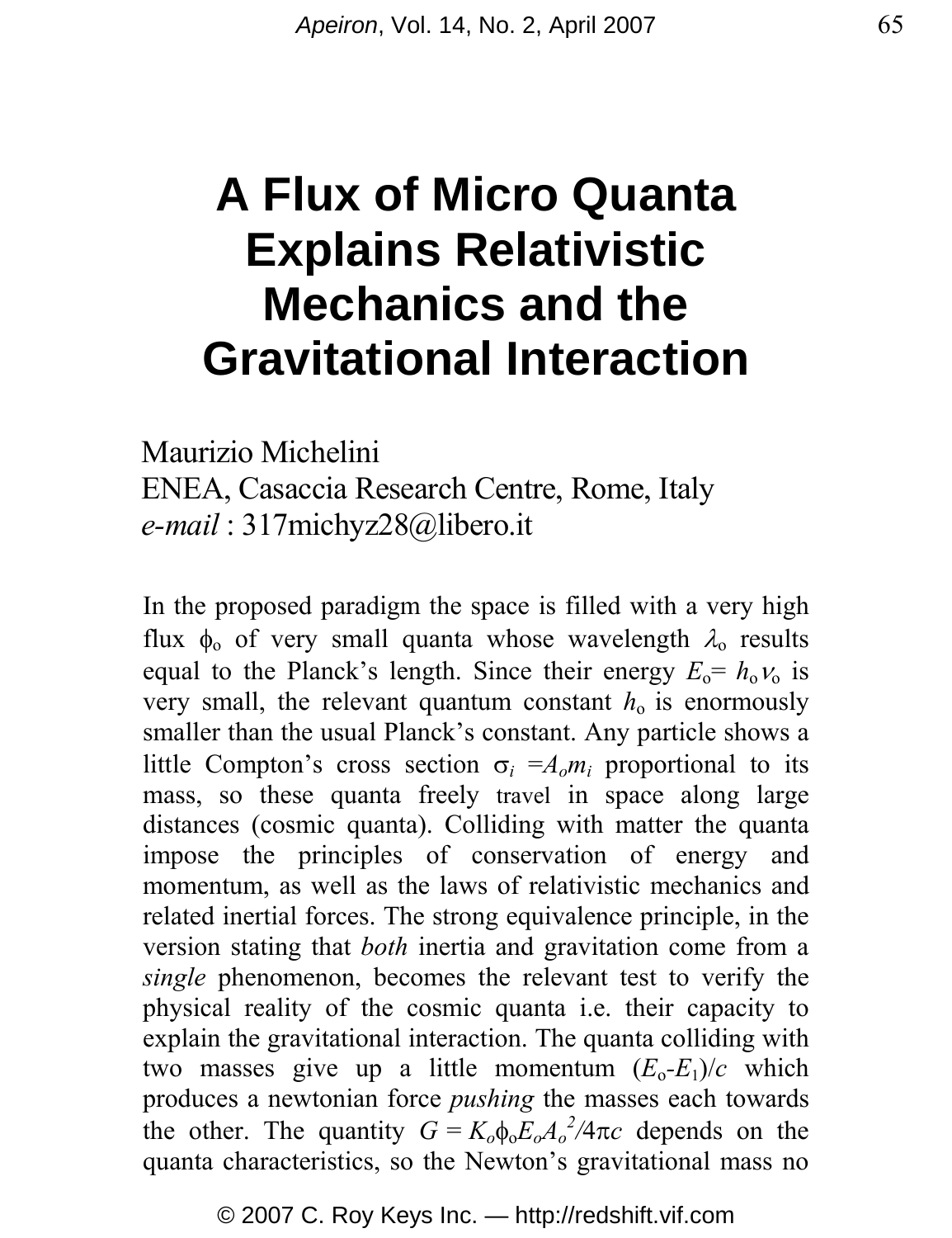#### *Apeiron*, Vol. 14, No. 2, April 2007 66

longer holds. However the most interesting feature is that the new gravitational force depends also on the quantum energy. For instance a mass facing a very dense star, where the quanta undergo *n* collisions, receives weakened quanta of energy  $E_n$  $\leq E_1 \leq E_0$  which give the mass the momentum  $(E_0 - E_n)/c \geq (E_0 - E_0)$  $E_1$ / $c$ . This fact increases the newtonian *G* by the gravity factor  $(n/a) \ge 1$  depending on the star mass and density. For instance the gravity factor reaches numbers of  $200 \div 300$  in the case of neutron stars, incrementing notably their accretion capacity. This property may explain, in particular, the mystery of the obscure galactic supermassive bodies whose gravitational effects have been observed to rise up to  $3.7x10^6$  times the Sun effects. Current gravitational theories are unable to give a convincing explanation of this phenomenon.

Keywords: *vacuum energy density, cosmic quanta, relativistic mechanics, inertial forces, gravitational mass paradigm, gravity factor, obscure galactic supermasses.*

### **Introduction**

According to a theoretical thought of Y. Zeldovich, the physical interaction causing the transmission of forces among particles is linked to the energy density of the vacuum, for which in 1967 he obtained a guess comprised between 55 and 120 orders of magnitude higher than the average mass-energy density of the universe. This very uncertain estimation did not give rise to further investigations.

On the other hand, the origin of the very powerful inertial forces is up to now not yet found. What physical mechanism originates, within times so short as to prevent any measurement, the forces which fragment a rotating steel disk ? The old attempts to correlate this force with the gravitational field of the distant masses of the universe appears today only an obsolete conjecture.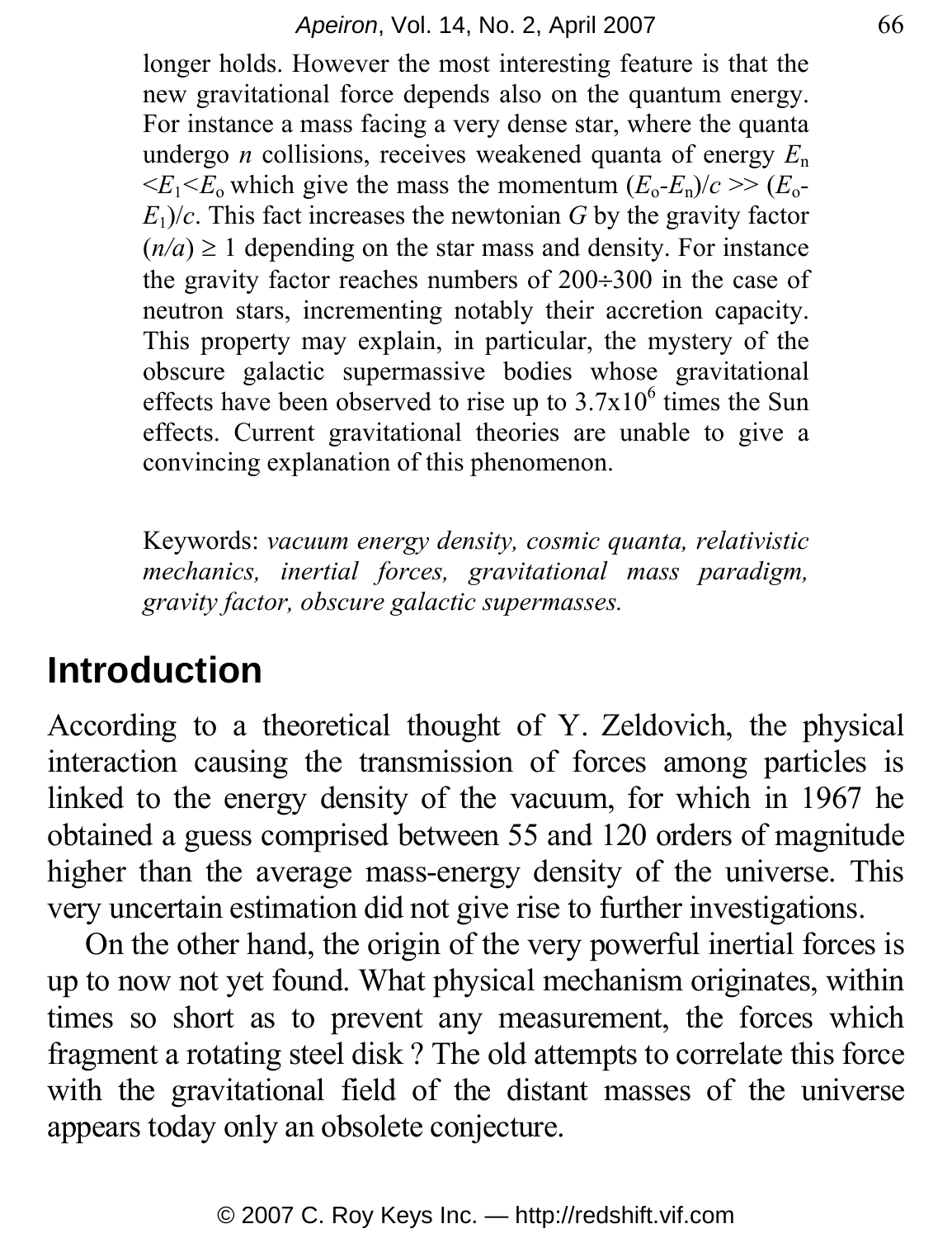A recent work [1] proposes that space is uniformly filled with a very high flux of small quanta characterised by a wavelength equal to the Planck's length. These quanta, through Compton's collisions with matter, originate both gravitational and inertial forces, thus satisfying the strong version of the equivalence principle.

Demonstrating the properties of these small quanta presents the same task that physicists had to solve after the enunciation in 1905 of the Special relativity. At the time, the discussion about a physical explanation diverted towards the time-dilatation and the so-called time paradoxes, which filled many books but gave no advance in physics. One of the cognitive tasks that Special relativity did not fulfil was the need of explaining the mass-velocity relationship in terms of interaction between waves and particles.

# **The paradigm underlying relativistic mechanics**

In the present paradigm, space is no longer a mathematical entity with sophisticated mass-dependent metrics, but is a three dimensional space filled by a high isotropic flux of small quanta travelling with speed *c*, energy  $E_0 = h_0 v_0$  and momentum  $h_0 v_0/c$ , where the constant *ho* shows the same dimensions as the usual Planck's constant, but is enormously smaller [1].

Firstly we notice that this paradigm endorses entirely the postulate of constancy of the light velocity. In fact the photon itself is due to an oscillating assembly of cosmic quanta travelling along a fixed direction. Consider now a particle with rest mass  $m_0$ , which moves uniformly in a straight line with velocity **v,** subjected to collisions with the isotropic flux of quanta. The particle receives along the **v** direction the momentum  $-\Delta \mathbf{q}_f = N_f h_o v_f/c$  in front and the momentum  $\Delta q_b = N_b h_o v_b/c$  behind. Waves colliding with particles undergo the Doppler effect. We assume that the Doppler frequencies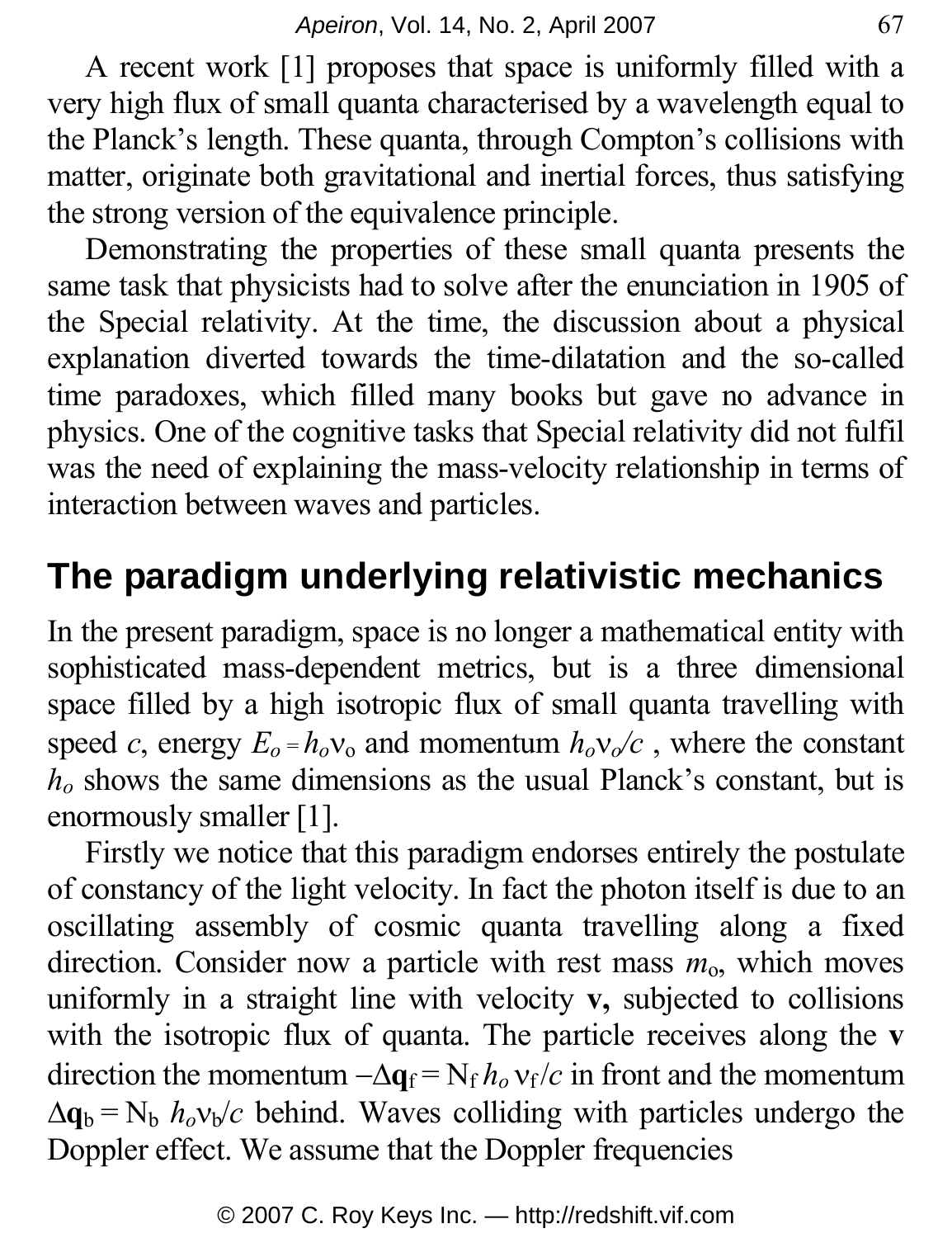of the incident quanta take the following relativistic expressions  $v_f = v_0(1+v/c)^{1/2}/(1-v/c)^{1/2}$  and  $v_b = v_0(1-v/c)^{1/2}/(1+v/c)^{1/2}$ , respectively in front and behind. The particle velocity is not referred to an external system of co-ordinates, but is detected through the Doppler shift of the incident quanta, i.e. the particle brings its own system of measuring its speed.

This explains why the inertial forces arise without any physical link to other masses. The classical properties of the so-called "inertial systems" linked to the large masses of the universe actually depend on the cosmic flux "anchorage" to these large masses. Considering that the collision time of a quantum with wavelength  $\lambda$  subject to elastic scattering is  $\tau \approx \lambda/c$ , the number of simultaneous collisions upon the particle with cross section  $\sigma$  results  $N_f = \sigma \phi_f \tau_f$  in front and  $N_b = \sigma \phi_b \tau_b$  behind. For instance, the number of simultaneous collisions upon a nucleon is of the order of  $10^{51}$ . Between the flux and the particle there is a continuous equilibrium since the particle momentum **q** equals the net momentum given up by the colliding quanta  $\mathbf{q} = \Delta \mathbf{q}_b - \Delta \mathbf{q}_f$ , which substituting the above quantities become

$$
|q| = \left(\frac{h \circ \sigma}{c}\right)(\phi \circ -\phi f) \tag{1}
$$

where  $\phi_f$ ,  $\phi_b$  are the perturbed fluxes, in front and behind.

For freely moving particles the conservation of the unperturbed energy density  $\mathfrak{d}_{0} = E_0 \phi_0/c$  requires that the density before and after the interaction be equal, in front and behind

$$
E_o \phi_o / 2c = \phi_f h_o v_f / c = \phi_b h_o v_b / c \tag{2}
$$

where  $\phi_0$  is the unperturbed total flux. Substituting the Doppler frequencies  $v_f$  and  $v_b$  in eq(2) and substituting the resulting perturbed fluxes in eq(1), one obtains the particle momentum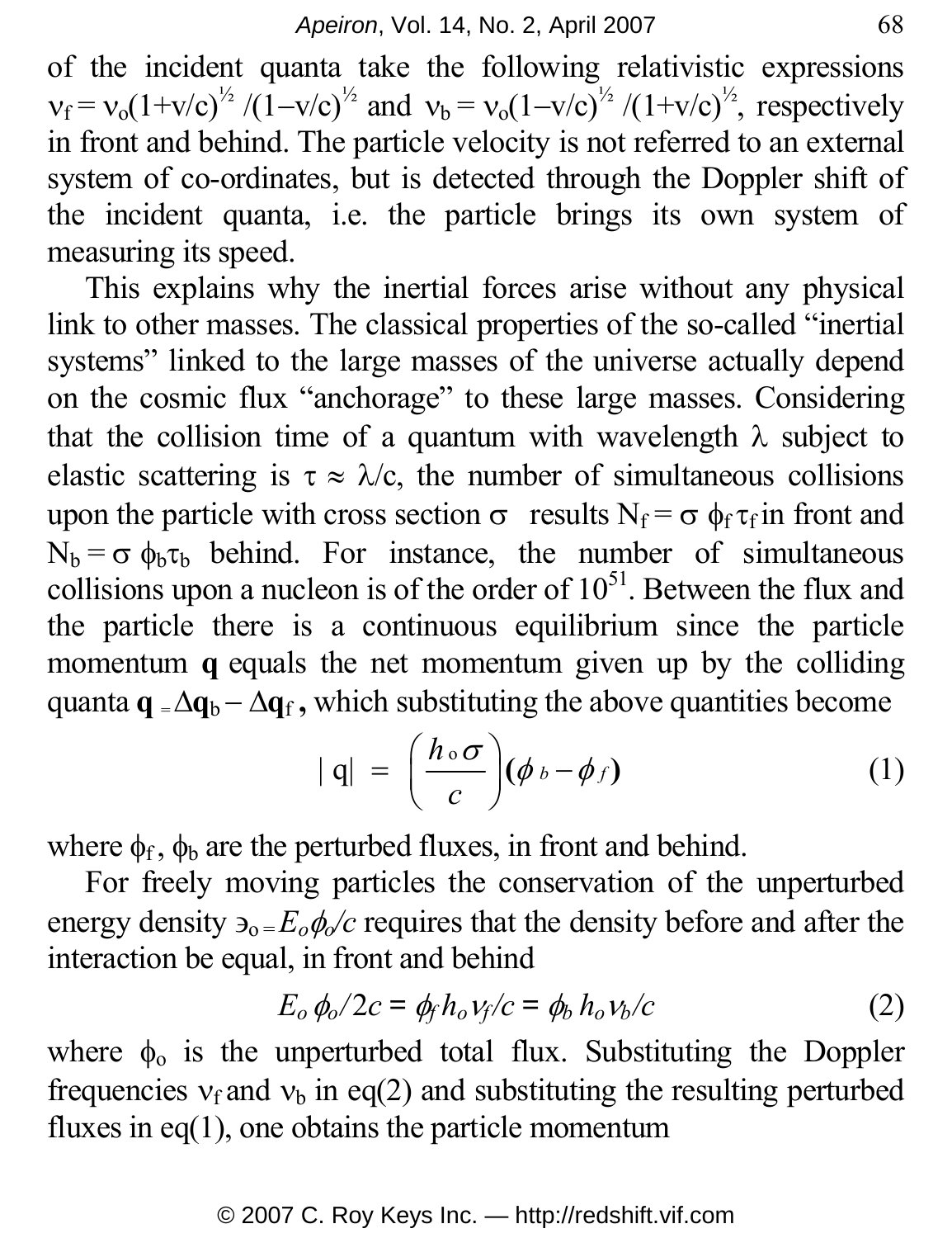*Apeiron*, Vol. 14, No. 2, April 2007 69

$$
q = \frac{[\sigma E_0 \phi_0 / v_0 c^2] v}{(1 - v^2 / c^2)^{1/2}}
$$
 (1a)

which coincides with special relativity when the product in brackets defines the rest mass

$$
m_o = \sigma E_o \phi_o / v_o c^2. \tag{3}
$$

This equation may be also interpreted as the "energetic" model of the particle *i*

$$
m_{oi}c^{2} = N_i E_o \tag{3a}
$$

where  $N_i = \sigma_i \phi_0/v_0$  is the number of simultaneous collisions on the particle i. Eq(1a) describes the mass-velocity dependence

$$
m(\mathbf{v}) = \frac{m_o}{(1 - \mathbf{v}^2/c^2)^{1/2}}
$$

arising from the interaction of particles with the cosmic quanta. This relationship is formally equal to the relativistic one, proving that special relativity and the cosmic quanta paradigm describe the same phenomenon. Τhe fundamental principles of physics (conservation of energy and momentum) appear to be imposed by the cosmic quanta ruling the motion of masses through the Compton's interaction with particles.

The origin of the inertial mass comes from eq.(3) which states that the cross section of each particle is proportional to its mass through the constant

$$
A_o = \sigma / m_o = c^2 / h_o \phi_o \tag{3b}
$$

which takes the figure  $A_0 \approx 4.7 \times 10^{-11}$  m<sup>2</sup>/Kg found through an application to the Earth thickness [1].

The importance in physics of a constant with dimensions  $[m^2/kg]$ was recognised by Heisenberg, but the dimensional analysis was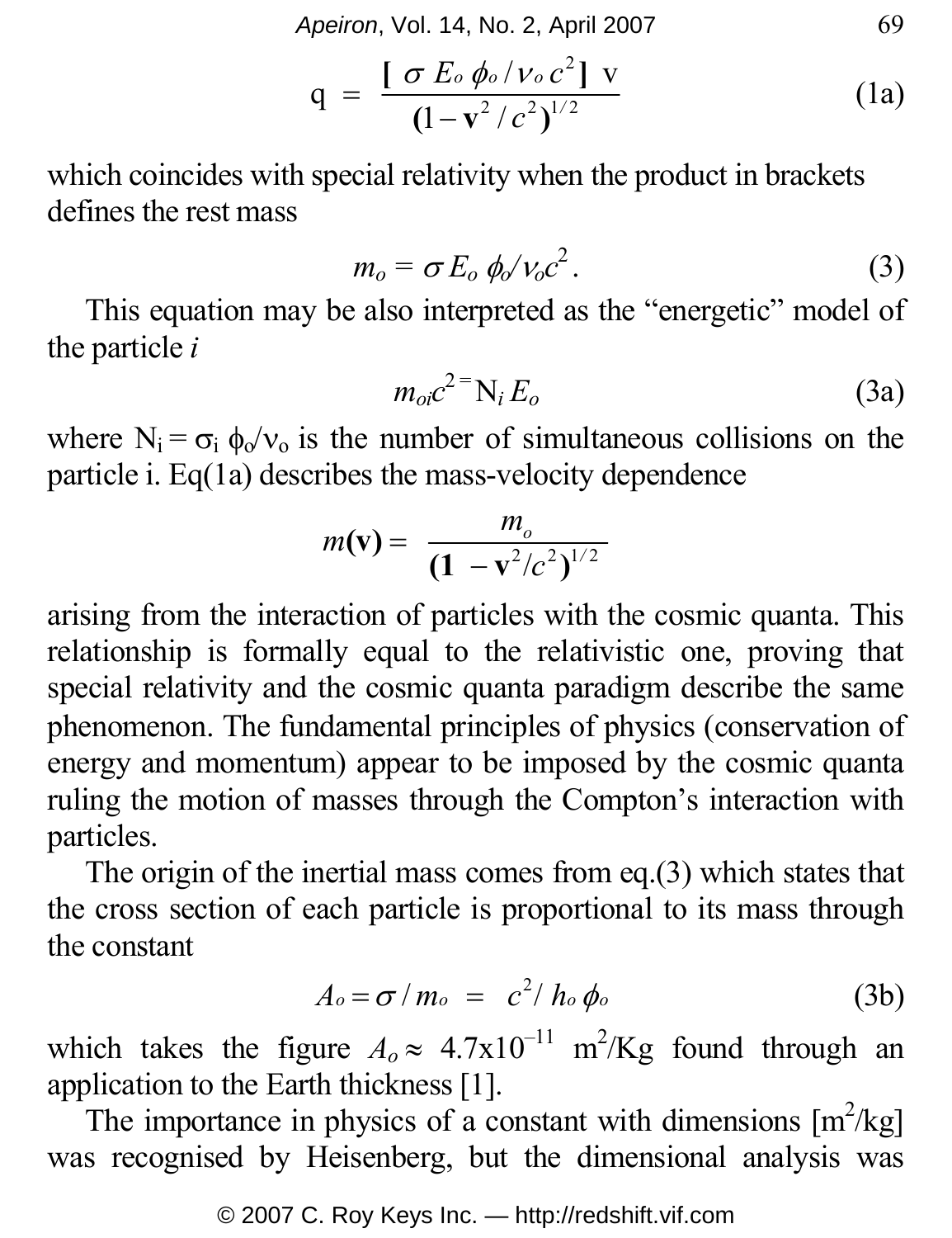unable to express it in terms of the known constants. Eq.(3b) states also that the inertial mass originates from the interaction of particles with the cosmic quanta.

Knowing the constant  $A_0$  and the cosmic quanta pressure  $p_M \approx 1.2 \times 10^{61}$  [see ref.1], the expression of  $G = K_0 p_M A_0^2 / \pi c$  (see subsequent eq.9) gives  $K_0 \approx 7.9 \times 10^{-51}$  and the principal constants of the cosmic quanta (SI system)

$$
E_0 \approx 1.18 \times 10^{-60} \text{J}
$$
  $\qquad \qquad \mathfrak{d}_0 \approx 4.79 \times 10^{61} \text{J m}^{-3}$   $\qquad \qquad \phi_0 \approx 1.22 \times 10^{130} \text{ m}^{-2} \text{s}^{-1}$   
\n $h_o \approx 1.58 \times 10^{-103} \text{kg m}^2 \text{ s}^{-1}$   $\qquad \qquad \mathsf{v}_0 \approx 7.5 \times 10^{42} \text{ s}^{-1}.$ 

From the above constants, the quanta wavelength  $\lambda_0 = c/v_0$  takes the figure  $\lambda_o \approx 4x10-35$  m which is close to the Planck's length  $l_P$  $=(hG/c<sup>3</sup>)<sup>1/2</sup> \approx 4.049x10<sup>-35</sup>$  m. Then we assume that the mysterious Planck's length just is the wavelength of the cosmic quanta. Substituting the characteristic constants in the wavelength one obtains

$$
\lambda_o = c / \nu_o = c^2 / 4 A_o p_w
$$

where  $p_M = \frac{3}{4}$  is the pressure due to the quantum energy density. Recalling the definition of  $A_0$  and  $N_i$  (see eq.3a), we have

$$
p_M = \frac{(\mathbf{N}_i / \tau_o)(\mathbf{E}_o / c)}{4 \sigma_i} \tag{3c}
$$

where  $\tau_0 = \lambda_0/c$  is the duration of the elastic collision of each quantum with the particle. Considering the particle as a sphere with surface  $4\sigma$ , eq(3c) may be interpreted as the pressure  $p_M$  developed upon the particle by the discharge rate (N<sub>i</sub>  $/\tau_0$ ) of the momentum (E<sub>o</sub> /c) of hitting quanta. In this picture the particles appear to be pressurised assemblies of mass-energy, probably connected by electromagnetic forces. The pressure  $p_M$  is the radiation pressure due to the cosmic quanta hitting an opaque surface, such as the elementary particles.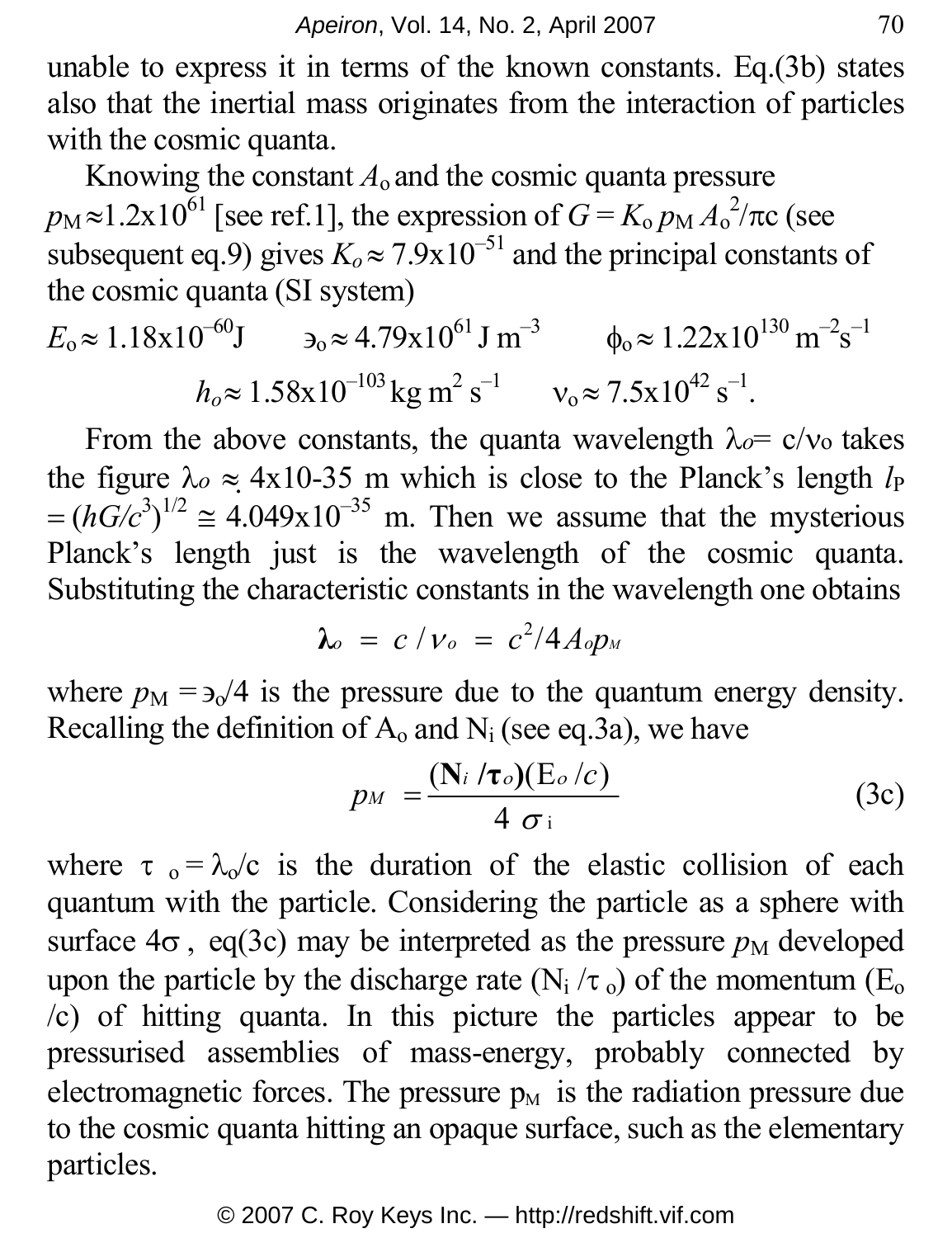# **Properties of the flux of cosmic quanta**

Photons are quantised waves of electromagnetic interaction, constituted by packets of cosmic quanta. The cosmic quanta waves originate the inertial and the gravitational interaction. Contrary to the photons, which are generated by the accelerated motion of electric charges, the cosmic quanta pre-exist to the masses. Both types of quanta are characterised by the undulatory properties.

From a quick inspection of the above cosmic quanta constants one could realise that such a flux makes the space crowded. The density of the cosmic quanta  $(\phi_0/c) = 4.1 \times 10^{121} / m^3$  is very high. One might suspect that so many quanta could interfere with each other, originating chaotic turbulence instead of ruling the motion of masses. On this subject it has been recognised [1] that the mutual cross section of the cosmic quanta is so small that the mean free path in void space is of the order of  $10^{21}$  m. Hence the local crowding is only apparent. Even photons have a small mutual cross section. Considering their low flux, they move freely through the universe.

The energy density of the cosmic quanta  $\epsilon_0 \approx 4.79 \times 10^{61}$  joule/m<sup>3</sup> is very high, but this is not a problem because the powerful inertial forces are generated by particle interaction with the cosmic flux. Hence the local energy reservoir must be very high. This explains why the inertial forces arise without any appreciable delay respect to the sudden acceleration of particles.

In the frame of the quantic description of the inertial interaction, eq.(1) defines the momentum of a free particle. The consequent eq(1a) is formally equal to the relativistic definition, proving that between Special relativity and cosmic quanta there is a tight correspondence. However the last paradigm furnishes much more information. For instance eq.(3) shows a structure of the rest mass like a bundle of an enormous number of quanta with energy *Eo*,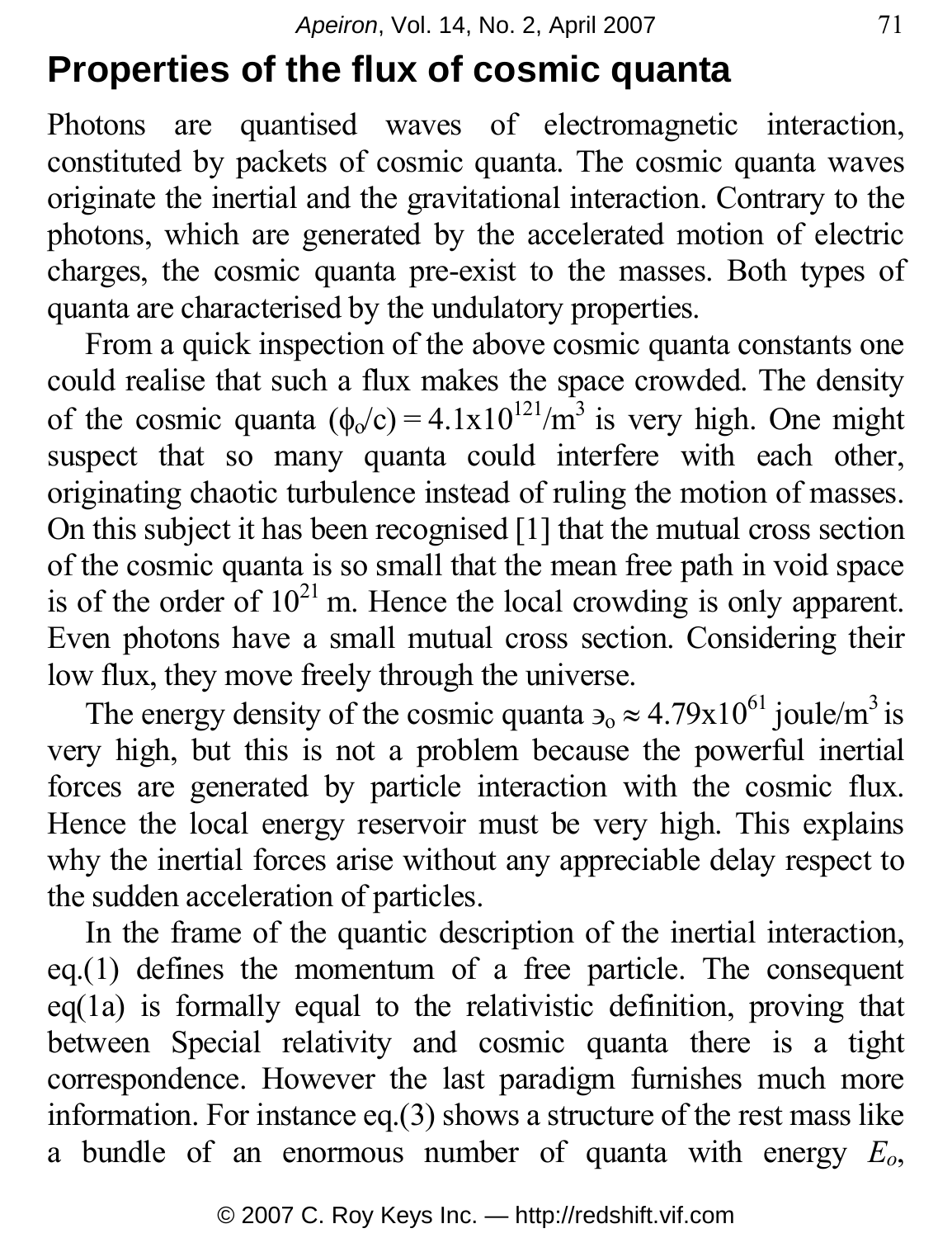simultaneously colliding upon the cross section  $\sigma$ . This interpretation of the rest mass gives an indication about the origin of the new particles appearing after the high-energy collisions.

# **The origin of the inertial forces**

The inertial forces upon particles can be derived directly through the quantic description of the interaction. For instance the force acting on a free particle with a uniform velocity v can be obtained from the difference between the forwards force  $f_f = \sigma \phi_f \Delta q_f$  and the backword force  $f_b = \sigma \phi_b \Delta q_b$  generated from the collisions with quanta

$$
f = \sigma(\phi_f \Delta q_f - \phi_b \Delta q_b) = (h_o \sigma/c) (\phi_f \nu_f - \phi_b \nu_b)
$$
 (4)

This inertial force is identically null as descends from eq.(2) which imposes the conservation of the quanta energy density.

The inertial force upon an accelerated particle moving in a straight line, descends from eq(4)

$$
f = (h_o \sigma/c) (\phi_f v_f - \phi_b v_b)
$$
 (5)

where  $U_f$ ,  $U_b$  are frequencies of the scattered quanta in presence of particle acceleration. Since the particle undergoes a velocity variation Δv during the collision time, the Doppler wavelength of the incident quanta depends also on the acceleration of the particle. Hence the wavelength in front is  $\mathbf{\lambda}_f = \lambda_f - \tau_f \Delta v = \lambda_f (1 - \Delta v / c)$  and behind is  $\mathbf{\lambda}_b$  $=\lambda_b - \tau_b \Delta v = \lambda_b (1 + \Delta v / c)$ , where  $\lambda_f$ ,  $\lambda_b$  are the Doppler wavelengths in the uniform motion.

From these relations we obtain the frequency of the quanta incident in front  $U_f = c/\lambda_f$  and behind  $U_b = c/\lambda_b$ . Substituting in eq.(5) and taking into account eq.(4) one gets

$$
f = (h_o \sigma \Delta v / c^2) (\phi_f v_f + \phi_b v_b)
$$
 (5a)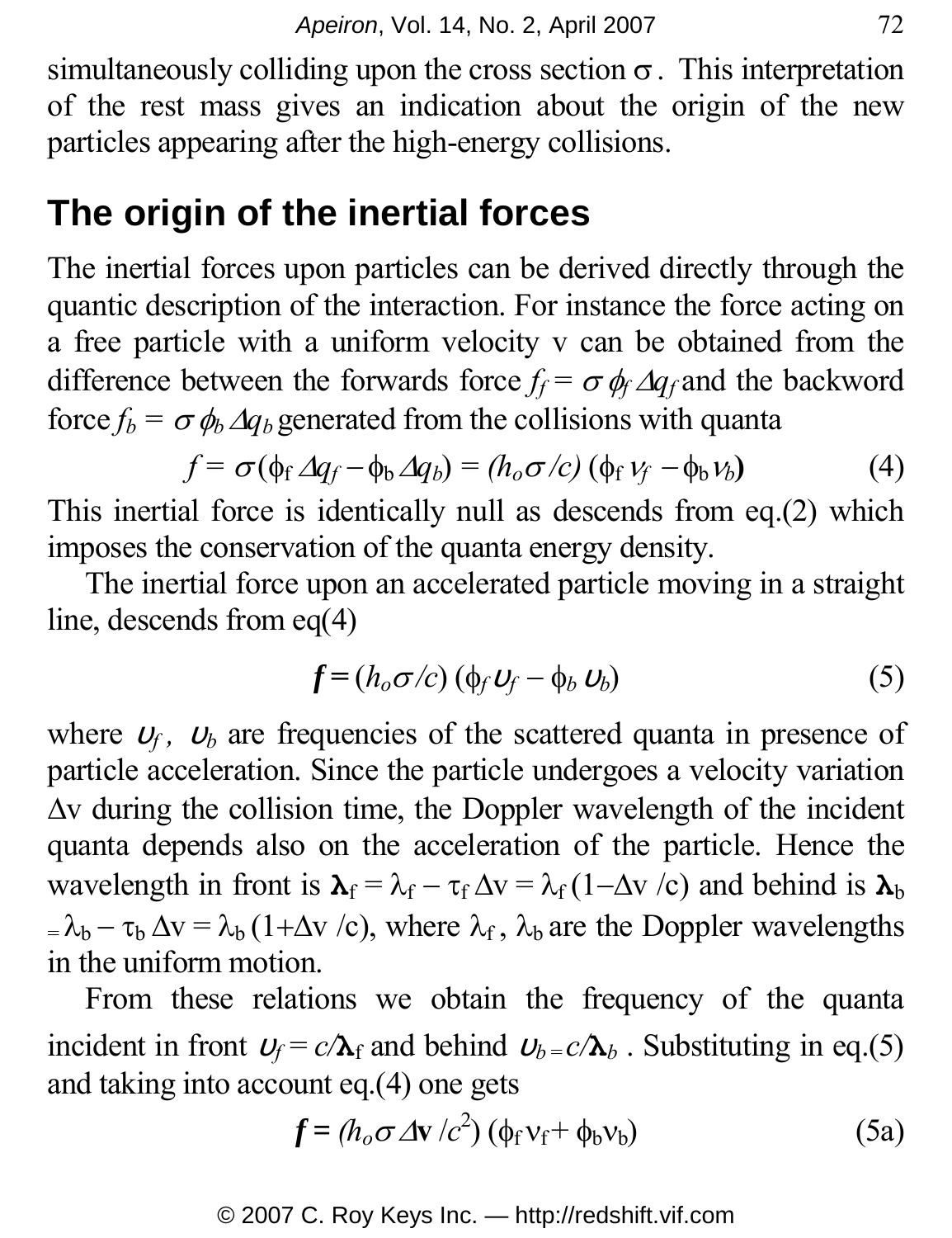In the presence of forces the particle is subject to acceleration which compresses the scattered quanta. Then the conservation of the energy density becomes simply

$$
\mathbf{a} = \phi_f h_o v_f / c = \phi_b h_o v_b / c \; .
$$

Substituting in the preceding equation and recalling the definition of the rest mass, we obtain the finite difference equation

$$
f = m_{\rm o} \, \Delta \mathbf{v} \left( \phi_f \mathbf{v}_f + \phi_b \mathbf{v}_b \right) / \phi_{\rm o} = (2 \phi_f \mathbf{v}_f / \phi_{\rm o}) \, m_{\rm o} \, \Delta \mathbf{v} \, .
$$

Substituting the Doppler frequencies  $v_f$ ,  $v_b$  one gets the quantic inertial force in the straight motion in function (for instance) of the flux  $\phi_f$ 

$$
f = \frac{m \, \delta \Delta v \, (1 + \nu/c) \, (2 \phi_f / \phi_o)}{\tau_o \, (1 - \nu^2 / c^2)^{\frac{1}{2}}} \,. \tag{5b}
$$

To make explicit this expression it is necessary to refer to the balance between the change of momentum and the impulse of the inertial force within the interaction time  $\tau_0$ 

$$
f\,\tau_{\mathrm{o}} = \Delta \mathbf{q} \tag{6}
$$

which recalling eq(1a) becomes

$$
f = - \frac{m_0 (v + \Delta v)}{\tau_0 [1 - (v + \Delta v)^2 / c^2]^{1/2}} + \frac{m_0 v}{\tau_0 [1 - v^2 / c^2]^{1/2}} \ . \quad (6a)
$$

In straight motion ( $\Delta$ **v** =  $\Delta$ **v**) one has the quantic inertial force

$$
f = - \frac{m_o \Delta v}{\tau_o \left[1 - v^2/c^2\right]^{3/2}}.
$$
 (5c)

Comparing with eq(5b) we obtain the quantum flux forwards

$$
\phi_f / \phi_o = [2(1 + v/c)(1 - v^2/c^2)]^{-1}
$$

and backward the accelerated particle

© 2007 C. Roy Keys Inc. — http://redshift.vif.com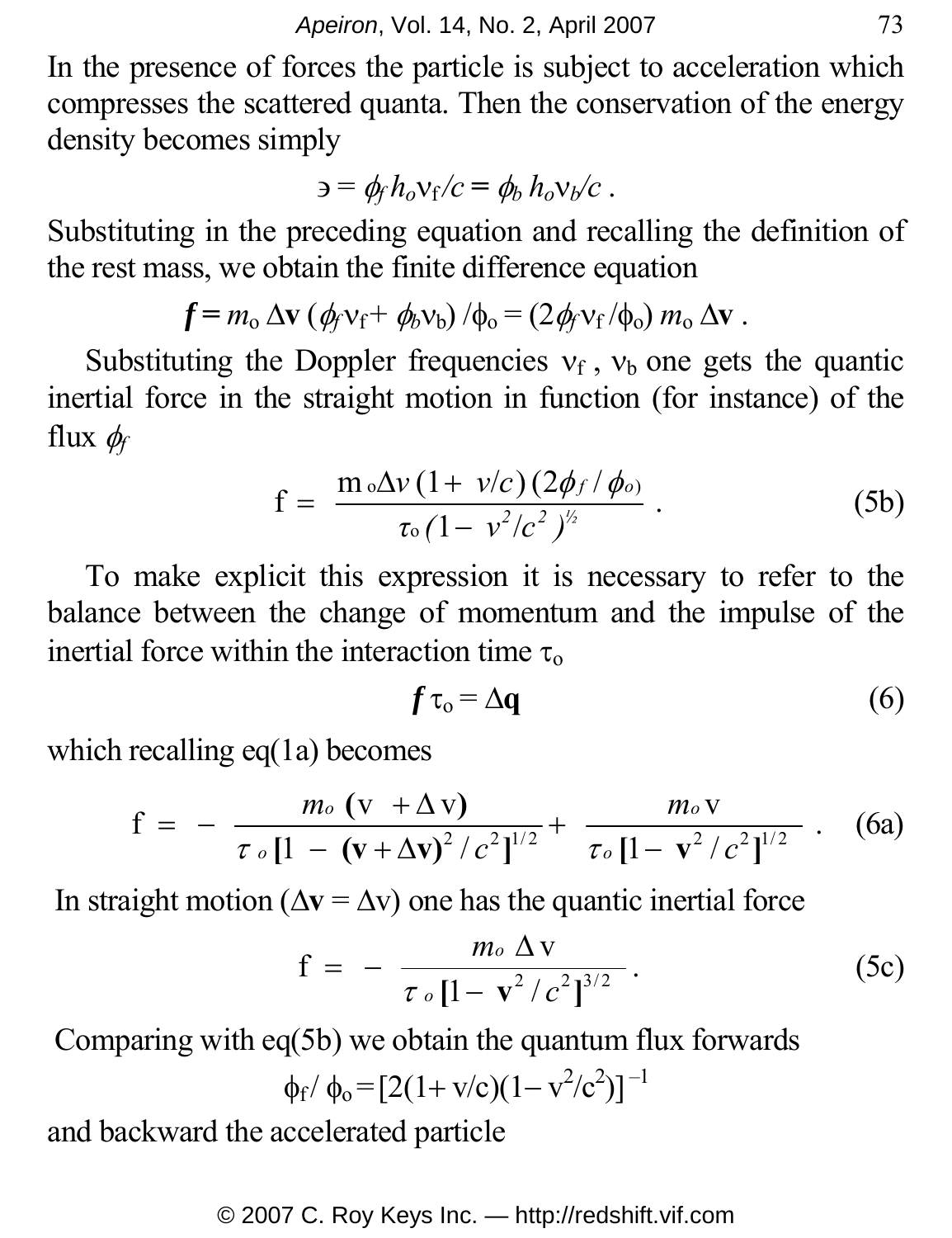*Apeiron*, Vol. 14, No. 2, April 2007 74

$$
\varphi_b / \varphi_o = [2(1 - v/c)(1 - v^2/c^2)]^{-1} > \varphi_f / \varphi_o.
$$

To see the collisions from the continuum standpoint, we may substitute  $\Delta v \approx \tau_0 \frac{dv}{dt}$ , thus obtaining the relativistic formula

$$
f \approx -\frac{m_o}{[1 - v^2/c^2]^{3/2}} \frac{d v}{dt}
$$
 (5d)

The two descriptions by eqs.(5c,5d) are equivalent for any practical purpose, since  $\tau_0 \approx 10^{-43}$ . The small difference between the quantic descriptions and the relativistic definitions shows that the inertial forces are not generated from the void space (*continuum*), but from the interaction of particles with the flux of cosmic quanta.

The quantic description of the centrifugal force in circular motion with angular velocity  $\omega$  is obtained putting in eq.(6a)  $\Delta v = 0$ , thus obtaining

$$
f_c = - \frac{m_o \Delta v}{\tau_o [1 - v^2/c^2]^{1/2}} \ . \tag{7}
$$

This expression reduces to the relativistic one putting  $\Delta v/\tau_0 \approx \omega^2 r$ 

$$
f_c = - \frac{m_o \omega^2 r}{\left[1 - v^2/c^2\right]^{1/2}}.
$$
 (7a)

### **Critique of the concept of gravitational mass**

The first long-lived critique to the gravitational mass is the existence, under certain conditions, of the unlimited gravitational collapse. A collapsed star may attain such a density that the related newtonian gravitational pressure cannot be balanced by the pressure of any known state of matter. Even in general relativity stars of adequate mass collapse in black holes, i.e. bodies at the interior of which the physical laws vanish.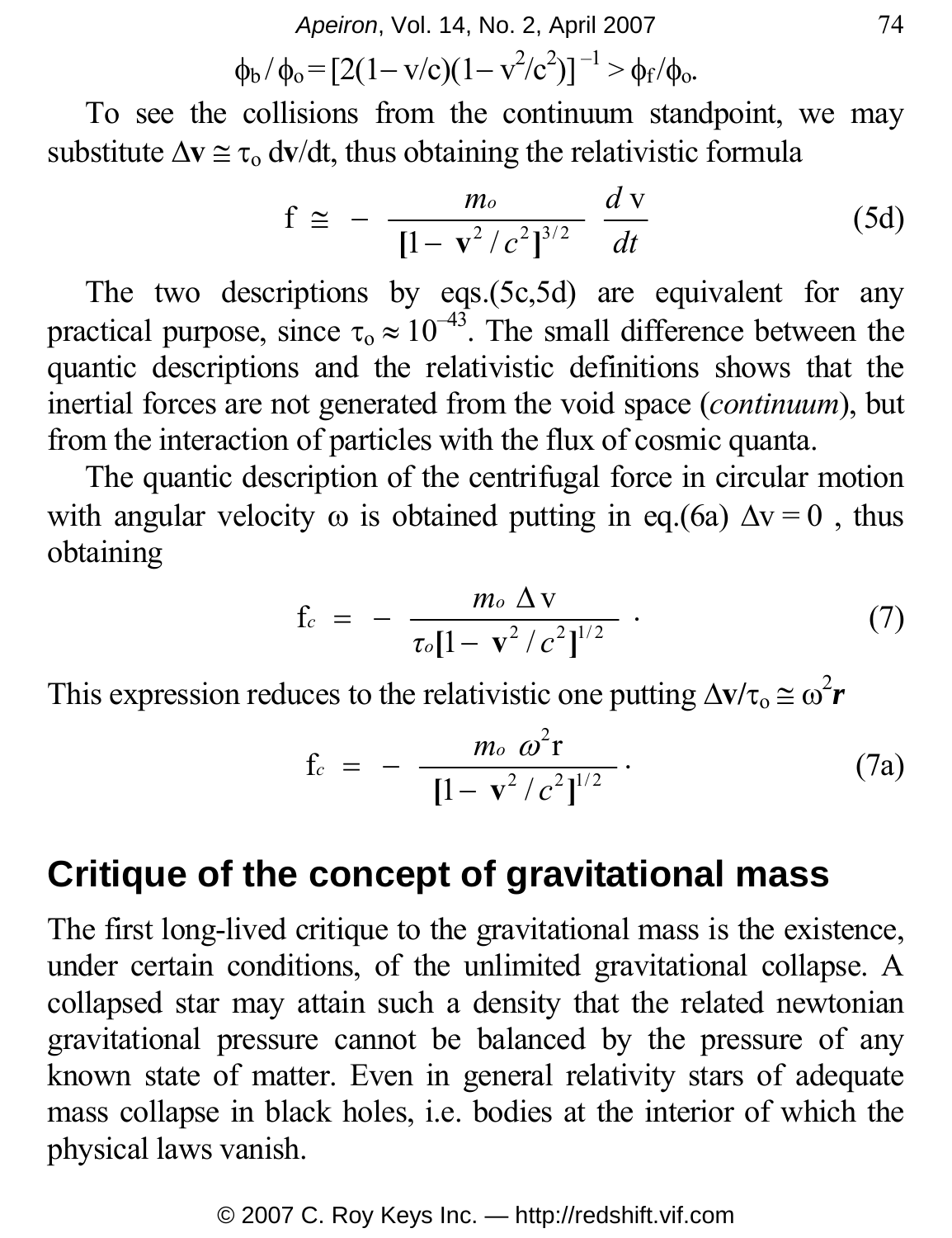It is generally accepted that physics does not lose significance if the concepts intervening in the physical laws are rational. When this does not happen it is probable that some concept is not rational, i.e. does not interpret correctly the phenomenon. In our mind this concept is the Newton's gravitational mass, which was introduced without an adequate critique even in general relativity theory. This logicalmathematical construction was conceived to describe accurately, in the frame of the relativistic mechanics, the observations (i.e. the information carried by photons with finite velocity c) of the gravitational phenomena. Like newtonian gravitation, general relativity postulates the universal constant *G.*

The success found in the astronomical observations by general relativity within the last 80 years descends from his large theoretical basis. Many people think that such a profound theory of the observations can be nothing less than a theory of the gravitational force. But this belief does not have a scientific basis.

The correct question is: can general relativity, which considers the particle/mass moving within the empty space, be considered a physical theory of gravitational force in contrast with the modern view requiring interaction between matter and field-carrying waves to originate any force? Up to now the ample experimental research of gravitational waves did not obtain a positive answer.

On the contrary there have been theoretical works [2] claiming that relativistic gravitational waves cannot be produced by motion of bodies. Of course, in the cosmic quanta paradigm the gravitational force is just due to waves, i.e. the flux of cosmic quanta. But these very small quanta are not the "macroscopic" waves generated, according to general relativity, by acceleration of large stellar masses, such as supernovae , etc.

Some epistemologists are not convinced that general relativity is a physical theory of gravity for a basic reason. In the weak version the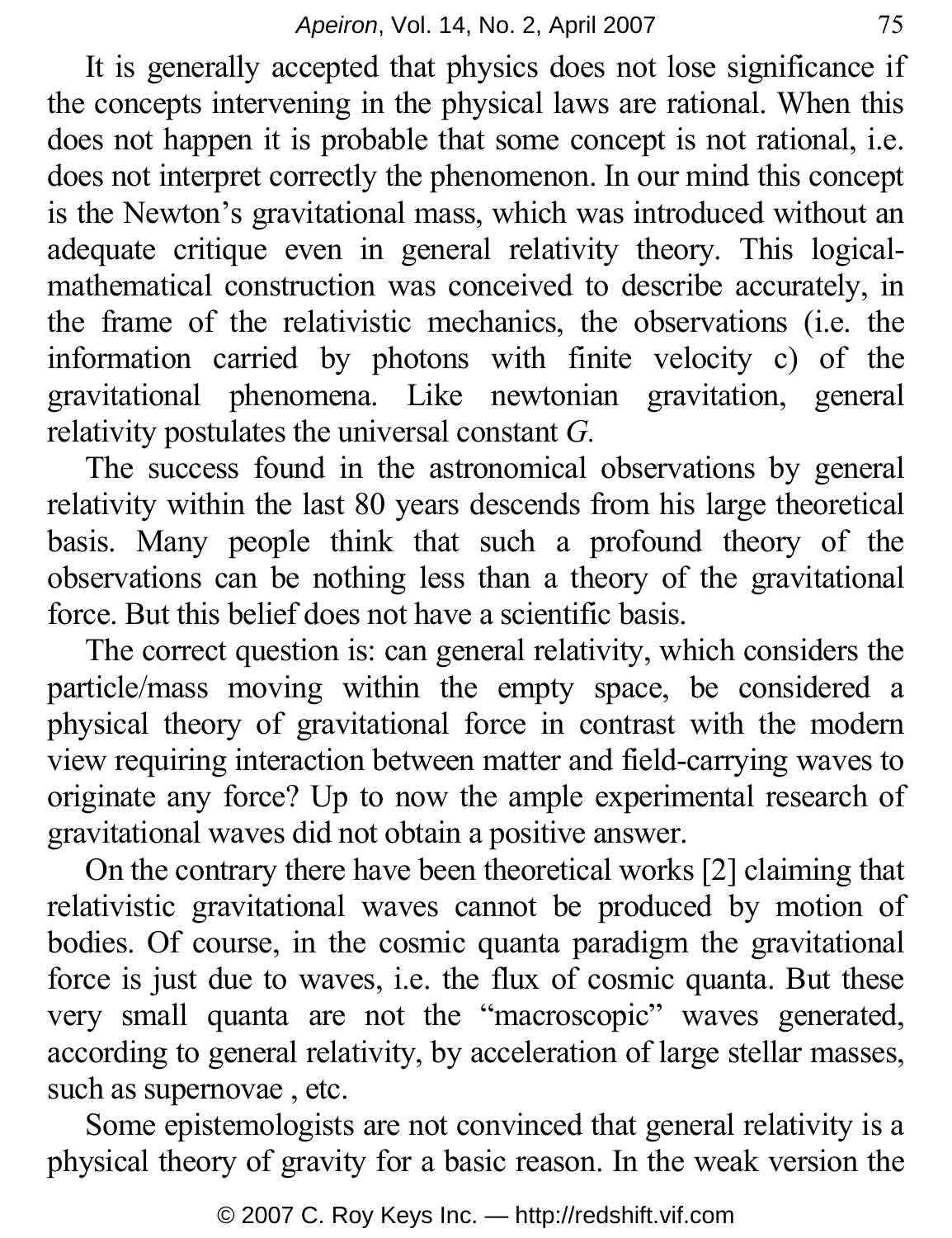equivalence principle requires the equality of inertial mass and gravitational mass, as first claimed by Newton and subsequently proved by many experiments with an extremely high accuracy. The principle was reinforced by Einstein complementing the weak version with the statement "The outcome of any local non-gravitational experiment in a laboratory moving in an inertial frame of reference is independent of the velocity of the laboratory, or its location in spacetime".

Within our paradigm the strong version of the equivalence principle requires that inertia and gravitation descend from the same physical phenomenon. According to general relativity and others metric theories, such as the Brans-Dicke theory [3], this phenomenon resides in the property of spacetime to bend under the presence of masses, thus generating the gravitational force. However, the inertial forces are produced by a simple flat space, which is an evident generalisation of Newton's spatium absolutum. Correctly Newton admitted not to possess the physical key of this concept (Hypotheses non fingo).

After Newton, many physicists think that the empty space cannot be a physical reality generating the inertial and the gravitational forces. This paradox can be solved (see paragraph 4) through the cosmic quanta paradigm which gives rise to a newtonian-like force (with G locally depending on the quanta characteristics, see eq.10) which pushes the masses towards each other. The mass does no longer possess an attractive property, so the unlimited collapse vanishes.

The new gravitational force produced by cosmic quanta colliding with particles, originates from the cross section  $\sigma_i$  which is the same that generates the inertial mass  $m_i = \sigma_i / A_o$  of the particles. This means that the gravitational and the inertial mass descend from a unique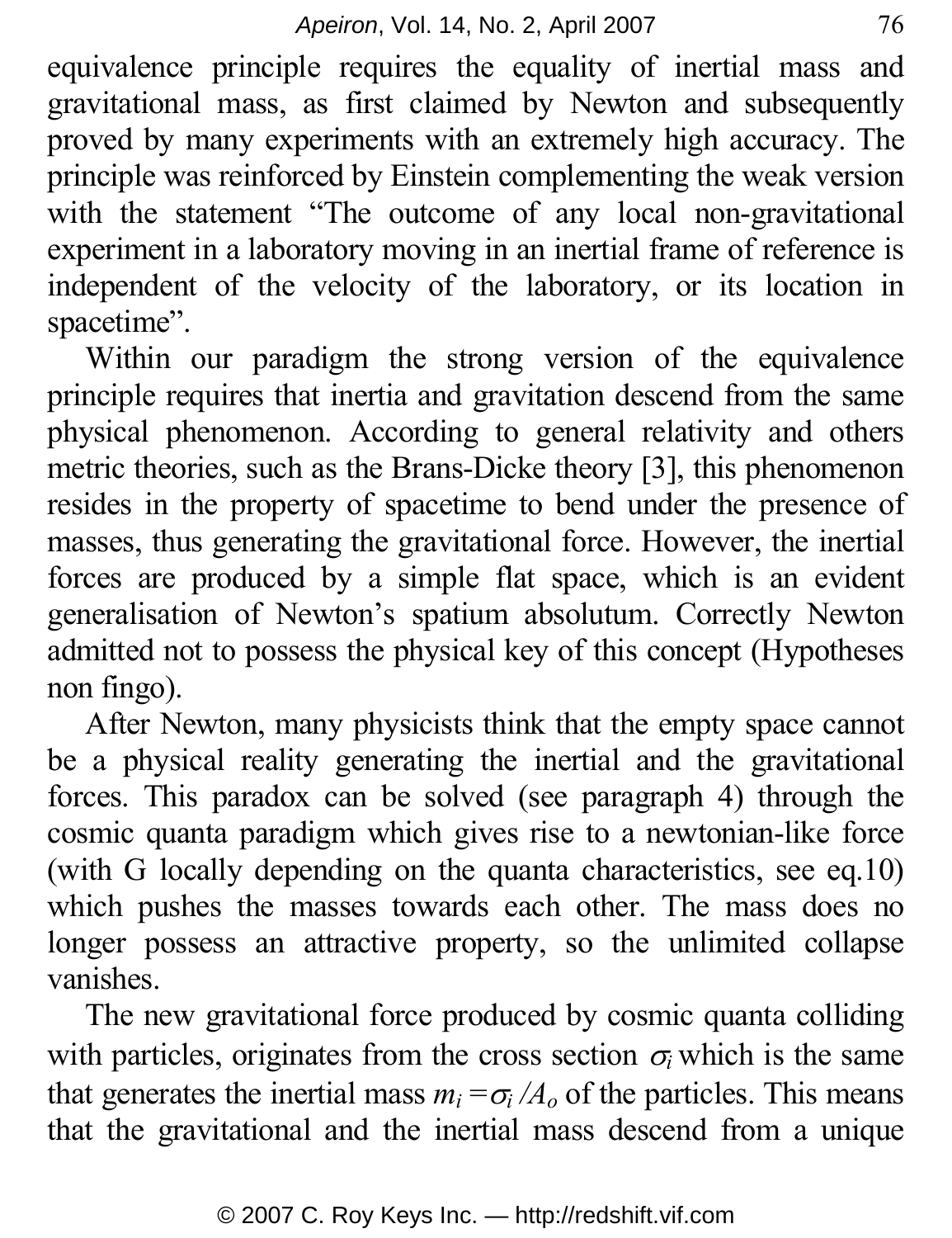phenomenon. The picture satisfies from the physical point of view the strong version of the equivalence principle.

There is another question which puts in doubt the newtonian theories of gravitation. The recent observations of the galactic supermassive obscure bodies, which did not find a consistent explanation within classical/relativistic gravitation (see later), induce us to think that supermasses can be explained when the constant *G* is not universal, but depends on the mass and density of each celestial body.

# **Cosmological observations and general relativity**

We summarise briefly the present situation about the cosmological model since we are convinced that the final test about gravitation theory will not come from cosmology. The recent observations through the Hubble orbiting space telescope pointed out some discrepancies with regard to the relativistic model of the universe with flat spacetime, which predicts a mean density

$$
\delta_{\rm cr} = 3H^2/8\pi G.
$$

Adopting the average *H* from the Hubble observations [4],  $\delta_{cr}$ results about 30 times higher than the density of the luminous matter observed by the astronomers. The discrepancy reduces to about 4 times considering the invisible matter estimated by means of its gravitational effects upon the neighbouring luminous matter.

The missing mass problem can hardly be solved hypothesising much more invisible matter. Since the antimatter predicted by the Big bang model has not been found in our universe, the existence was proposed of a non barionic obscure matter deprived of radiative emission, but with gravitational effects.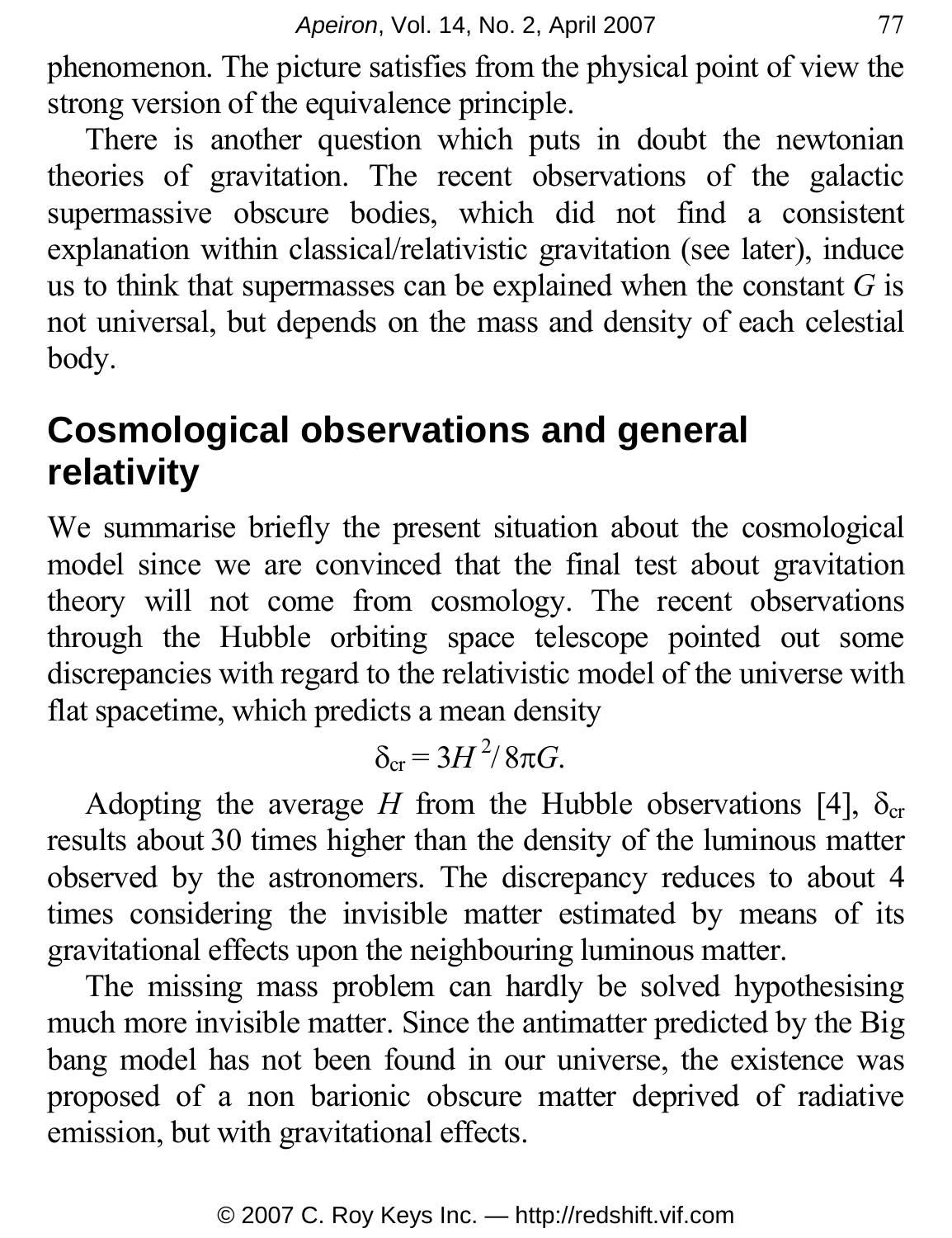A natural candidate to this role are the neutrinos, filling the universe with a density of about  $1.2x10^8/m^3$ . A recent work of A.Melchiorri and R.Trotta [5] pointed out that the neutrino energy estimated by means of the Superkamiokande experiment appears too little to explain the missing mass. Further experimental proofs are in progress. In any case we observe that the flux of neutrinos is too low to originate (in the frame of the present paradigm) the inertial forces through their small cross section with matter. Another proposal which met little success, is the "obscure energy" filling the space.

According to L.Krauss and M.Turner [6], the cosmic puzzle may be explained reintroducing in the relativistic models a cosmological constant, initially devised by Einstein in 1916 to study a static universe and subsequently missed when the expanding models came out. However this solution lost its interest in comparison with the exciting new cosmological observations suggested by L.Krauss himself. To refine the measurements of the Hubble constant, Krauss proposed to measure the large cosmological distances by means of the *supernovae* Ia, which act in the universe as "standard candles" as their luminosity tends to be constant everywhere. These measurements, interpreted in the expansion scenario, show that the universe is not decelerating, due to the gravitational force, but is accelerating [6] *contrarily* to the concept of gravitational-mass. The discussion about the interpretation of this result is in progress.

T.Davis and C.Lineweaver [7] deplored the present "expanding confusion" in the cosmological problem, in contrast with the clarity of the first relativistic models. In any case it seems doubtful that a firm conclusion about the gravitation theory may come from cosmology.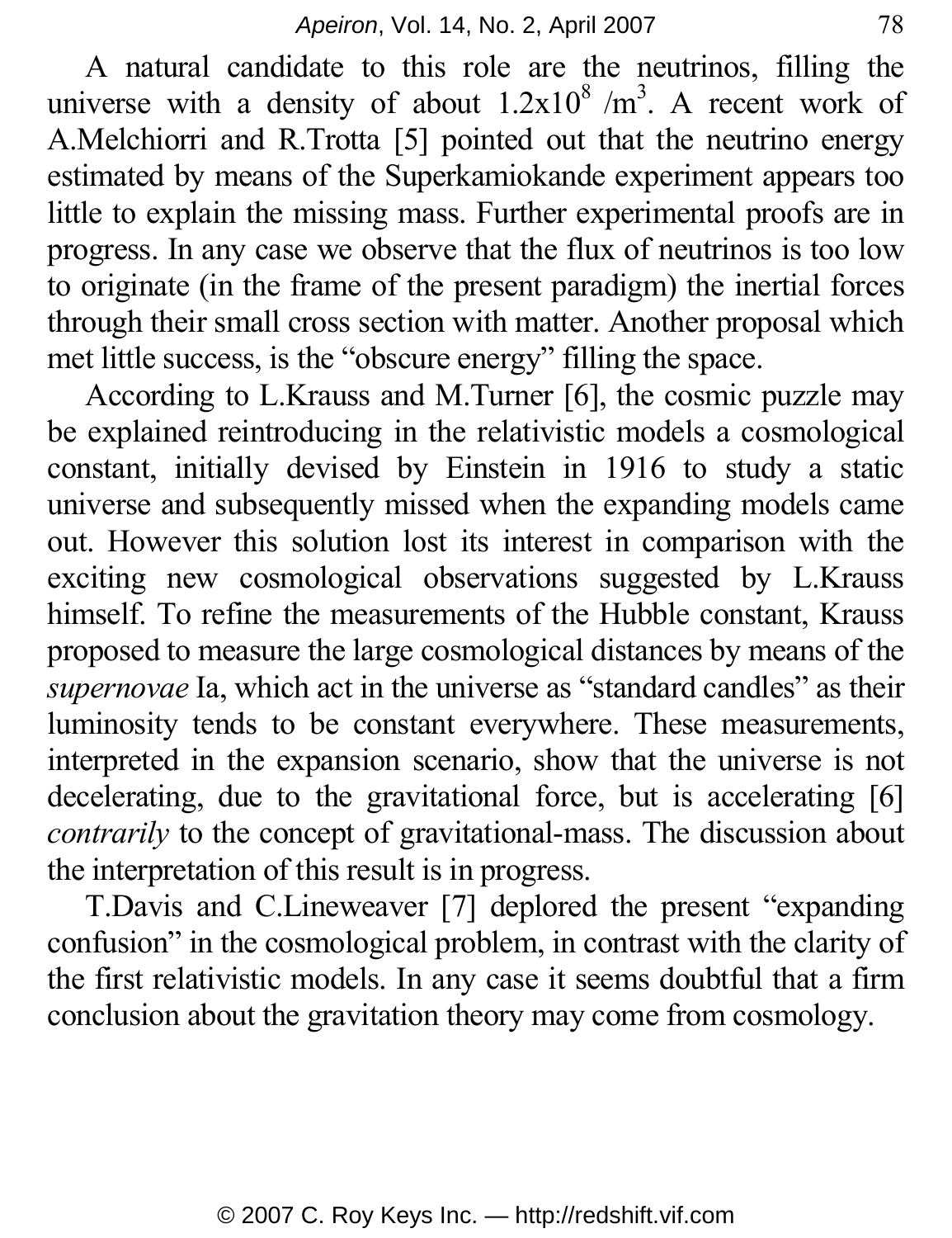# **The gravitational force generated by the cosmic quanta**

As previously stated, the equivalence principle requires that gravitation must be generated by the same phenomenon which originates the inertial forces. This principle furnishes the main test to verify the adequacy of the cosmic quanta paradigm.

It is known that single photons colliding with matter through Compton's effect, give up some little energy/momentum to the particle. Extending the Compton's equations to the cosmic quanta interaction with matter, the origin of the gravitational force between two transparent masses has been shown in detail [1]. Here we show the same result with a very simple procedure, which nevertheless catches the essence of the phenomenon due to the reduction of quantum energy after many collisions suffered within dense stars[8].

The process of transmission of a little momentum from the cosmic quanta to the masses has the appearance of continuity, since the number of cosmic quanta colliding simultaneously (i.e. within the time  $\tau_0 \approx 10^{-43}$ ) upon a nucleon is of the order of  $10^{51}$ . Before colliding, the quanta followed in space very different paths. Those which made the longest path (which is of the order of the quantum self m.f.p.  $\approx 10^{21}$ m) possess the oldest energy  $E_0$  which is greater than the energy  $E_1 = E_0 - \Delta E$  of the quanta coming from a collision with a local particle. Let's consider a nucleon of mass *m* placed at a distance *r* from a stellar mass *M* which is opaque to the quanta, since the sum  $\sigma M/m = A_0M$  of the cross sections of all nucleons (and other particles) is much greater than the geometrical cross section  $\pi R^2$  of the mass *M*. This implies a complete screening of the direct cosmic quanta. The force which pushes the particle towards the mass *M* depends on the difference between the momentum  $\Delta q_n = E_n/c$  given up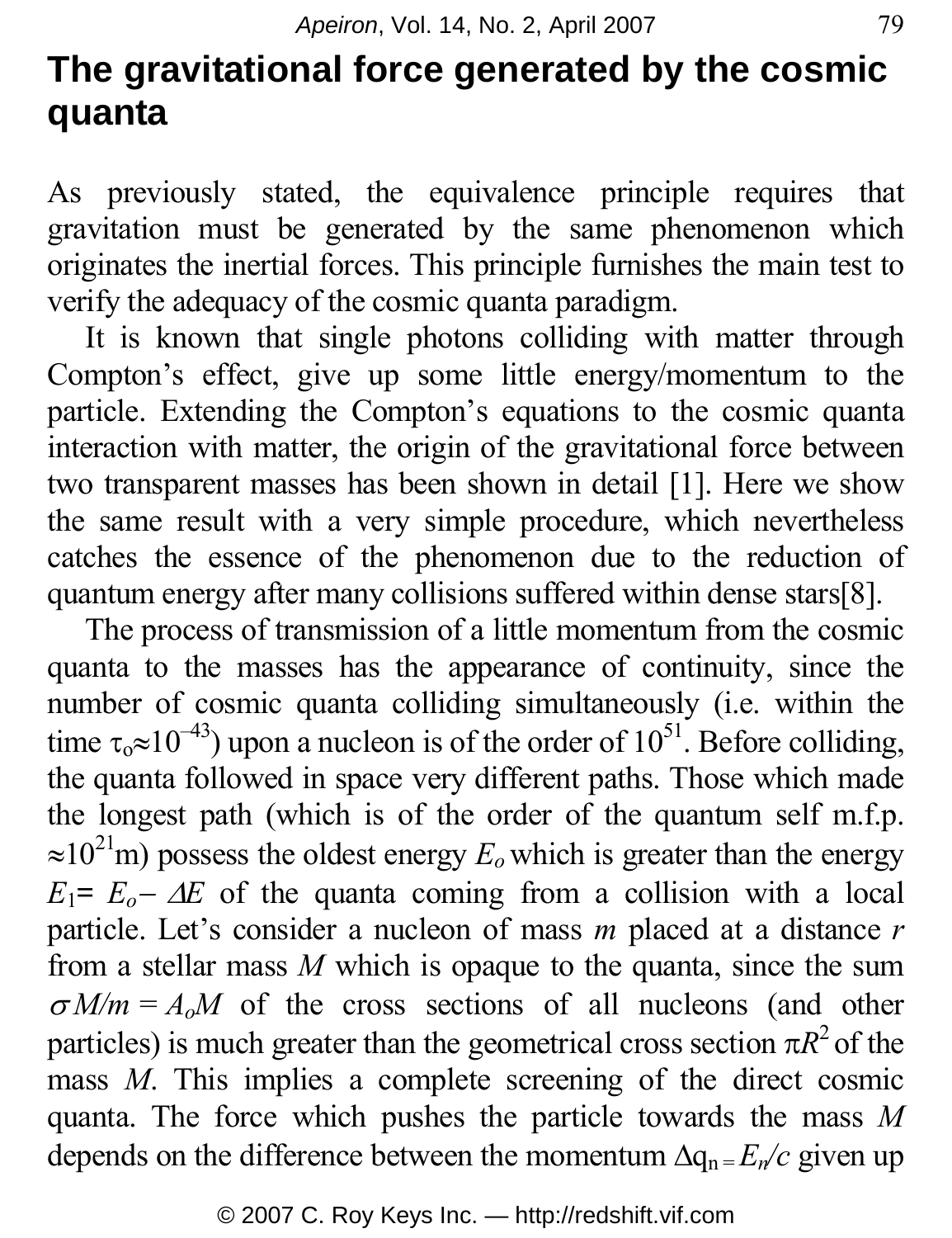by the beam  $\gamma(r)$   $φ_0$  of weakened quanta coming from the star [where  $\gamma(r) = \pi R^2/4\pi r^2$  is the solid angle subtended by the star] and the momentum  $\Delta q_0 = E_0/c$  given up by the opposite beam of quanta  $E_0$ coming from external space. Then the centripetal force upon the particle results

$$
f(r, E_n) = \sigma \gamma(r) \phi_0 (E_o - E_n) / c. \tag{7}
$$

We shall call this force "gravitational" although in reality the two masses do not draw each other, but are pushed each towards the other. Due to the n Compton collisions occurring on the average at the star interior, the energy of the quanta emitted reduces to[1]

$$
E_n = E_o/(1 + nK_o) \tag{8}
$$

Substituting  $K_0 = E_0/mc^2$  the force becomes

$$
f(r,n) \cong n \left(\sigma K_o \phi_o E_o\right) R^2 / 4cr^2
$$

being  $nK_0 \ll 1$  for all stars. The small momentum the colliding quanta give up is  $\Delta E/c = K_0 E_0/c$ .

Putting  $l_0 = m/\sigma \delta = 1/A_0 \delta$  the quanta m.f.p. within the mass of average density  $\delta$ , let's introduce the mass optical thickness  $a = (4/3)R/I_0 = A_0M/\pi R^2$ . Substituting a in the preceding equation and defining the product

$$
K_o\phi_o E_o A_o^2/4\pi = G = K_o p_M A_o^2/\pi
$$
 (9)

one gets the almost familiar relationship

$$
f(r,n) = (n/a)\frac{GMm}{r^2} \tag{10}
$$

which differs from the newtonian expression by the term (*n/a*).

The ratio  $(n/a)$  is called the gravity factor of the mass. It multiplies the newtonian force to take into account the energy reduction undergone by quanta in the repeated collisions within the mass. It can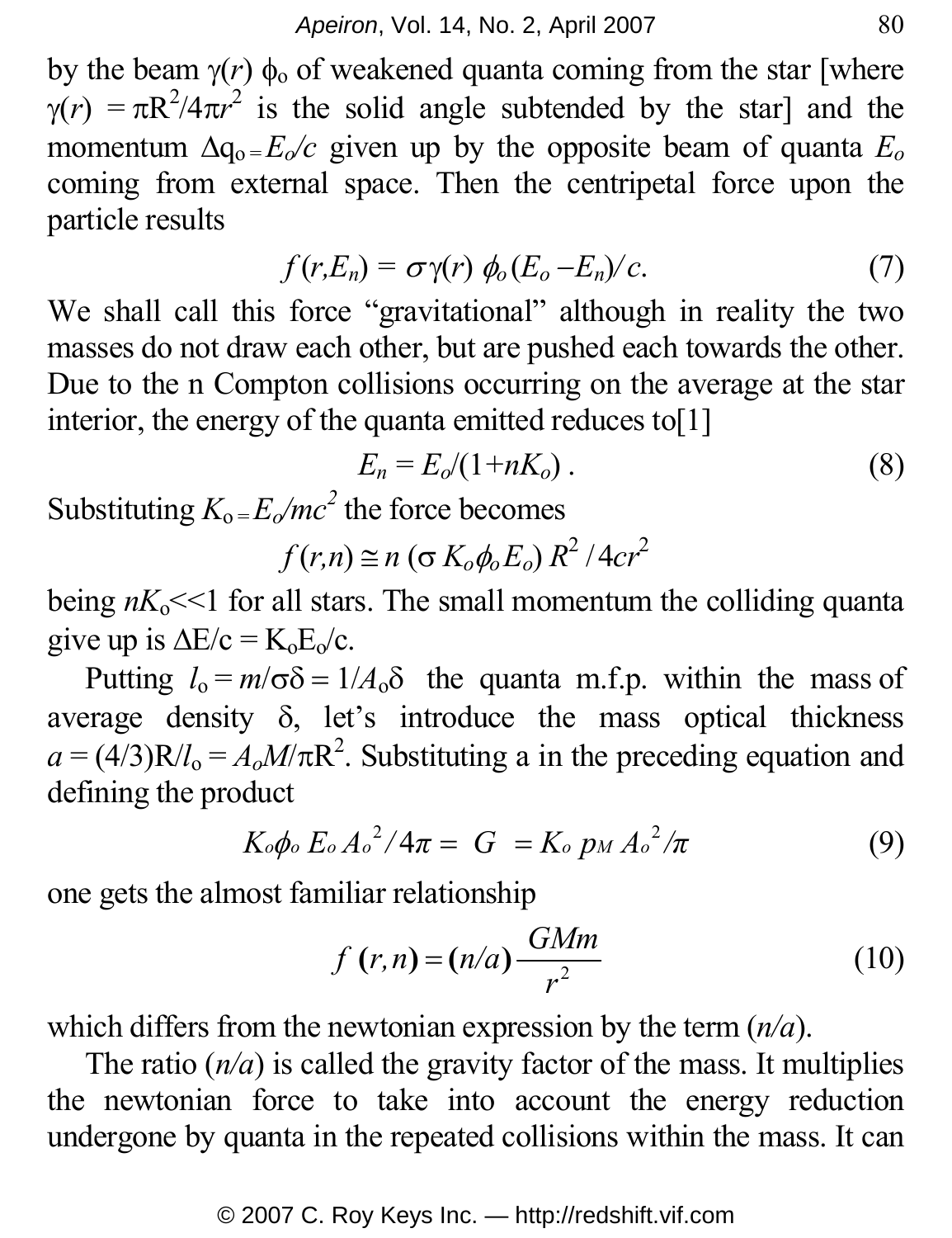be proved that  $(n/a) \ge 1$ . In fact the optical thickness *a* represents the average number of m.f.p. travelled by a (hypothetical) quantum moving in a *straight* line, whereas *n* is the average number of real collisions (i.e. the number of travelled m.f.p.), each producing a quantum deviation. If the mass is sufficiently dense, the quantum zigzags before coming out with a reduced energy  $E_n$ . Then we have  $(n/a)$  >1 since the curved trajectory is longer than the straight trajectory. If the mass is transparent to the cosmic quanta, that is when  $a \ll 1$ , then one obtains  $(n/a) = 1$  as expected. For instance the Earth optical thickness is  $a \approx 2.2$ , the Sun shows  $a \approx 65$ , white dwarfs show  $a \approx 10^5$ .

### **The gravity factor of very dense masses**

As long as the optical thickness does not exceed a threshold (for instance  $a \approx 10^5$ ), the condition  $n \approx a$  is satisfied. It has been shown [1] that the gravitational force defined by eq.(10) coincides with the newtonian force as long as stars and planets are constituted of neutral or ionised atoms whose pressure is given by the ideal gas equation. The corresponding gravity factor  $(n/a) \approx 1$  confirms the accuracy of the newtonian gravitation for all these ordinary celestial bodies.

The rise of the gravity factor  $(n_{eq}/a)$ , originates from the occurrence of the weakened quanta  $E_n$  coming out from a very dense star after numerous collisions. In this way the gravitational force depends even on the quanta energy (*supergravity*). The average number of collisions  $n_{eq}$  corresponding to the stability of the star can be calculated by imposing the equilibrium between the gravitational pressure  $p_{gr} \approx 0.459 n_{eq} \delta^{2/3} M^{1/3}$  [see ref.1] and the pressure of gas and radiation. In the middle of massive stars (tens of solar masses) the plasma is constituted entirely of charged particle (electrons and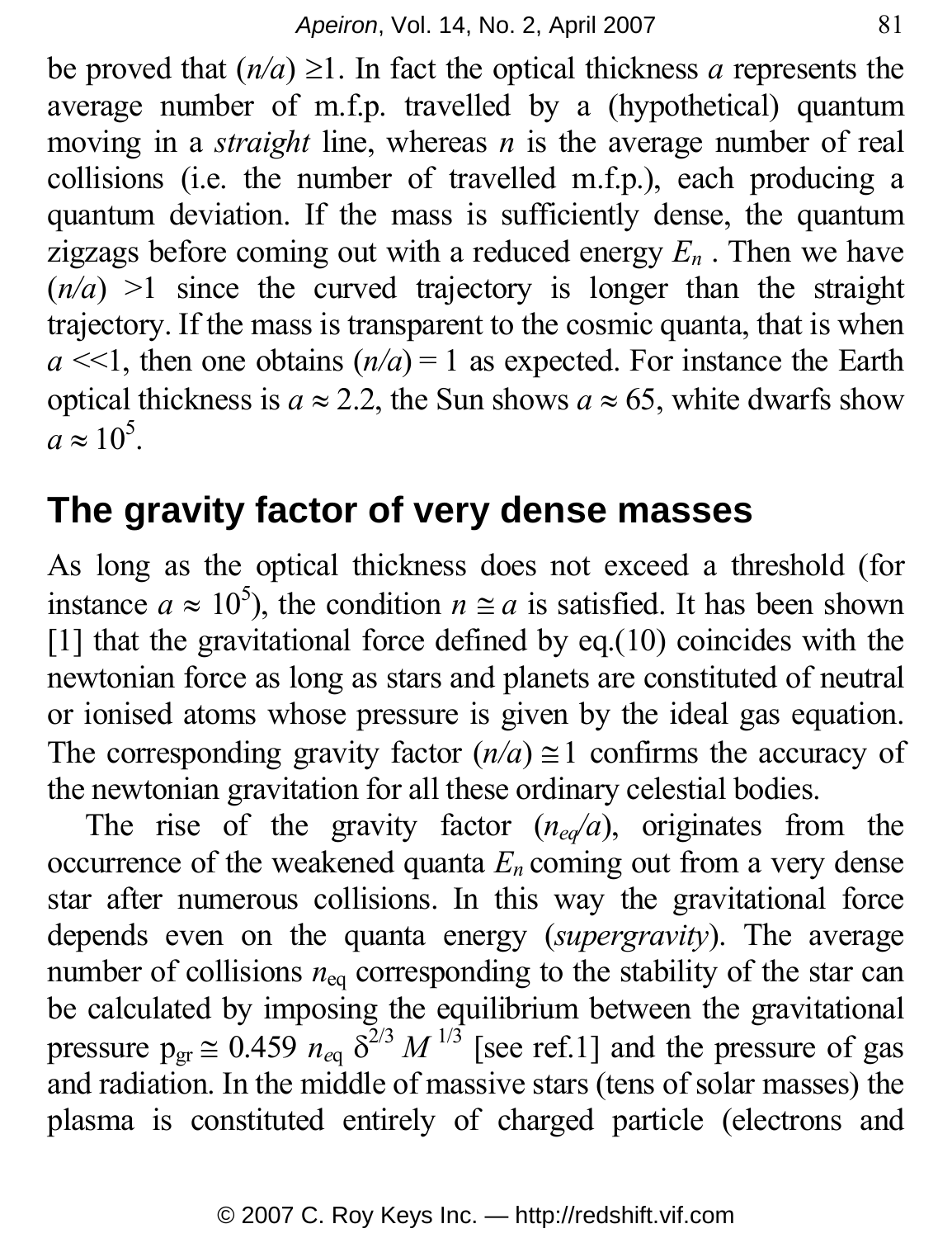nuclei). The pressure of a gas made of particles with average kinetic energy ∋ is defined as the energy density per unit of volume

$$
p = \mathfrak{I}(\delta \textit{m}) \tag{11}
$$

In degenerate matter the kinetic energy of an electron  $m_e v^2/2$ , which produces on the average the centrifugal force  $\hbar^2/m_e r^3$  balancing the electrical force, takes the average figure

$$
\epsilon_{\rm e} = \hbar^2/2m_e r^2
$$

where r is the nucleus-electron distance. At the critical density  $\delta_{cr}$  the nuclei merge, so protons and electrons interact individually. In this case the proton-electron distance takes the average  $r \approx \Delta x/2$ depending on the average distance Δx between two nucleons within a plasma of density  $\delta = m/\Delta x^3 = m/8r^3$ .

Assuming the parity of electrical charges, one obtains the pressure of degenerate matter which is present, for instance, in the core of massive stars

$$
p_{\text{de}} \cong (h^2/2\pi^2 m_e m^{5/3})\delta^{5/3}
$$
.

Notice that the numerical coefficient differs 1.5% from the more precise coefficient  $\pi^2/5$ . When the radiation pressure can be neglected, the core stability is guaranteed by the equilibrium between the gas pressure and the gravitational pressure

$$
p_{\text{de}} \cong 1.05 \times 10^7 \delta^{5/3} = p_{\text{gr}} \cong 0.459 n_{eq} \delta^{2/3} M^{1/3}
$$
 (12)

where  $\delta$  is the average density. Isolating n<sub>eq</sub> and dividing by the optical thickness  $a = A_0 M/\pi R^2$ , one gets the gravity factor of degenerate matter

$$
(n_{eq}/a)_{\text{de}} \approx 5.8 \times 10^{17} \delta^{1/3}/M^{2/3} \tag{13}
$$

within dense massive stars as well as within white dwarfs, which show masses not exceeding 1.4 solar masses. Considering the average

#### © 2007 C. Roy Keys Inc. — http://redshift.vif.com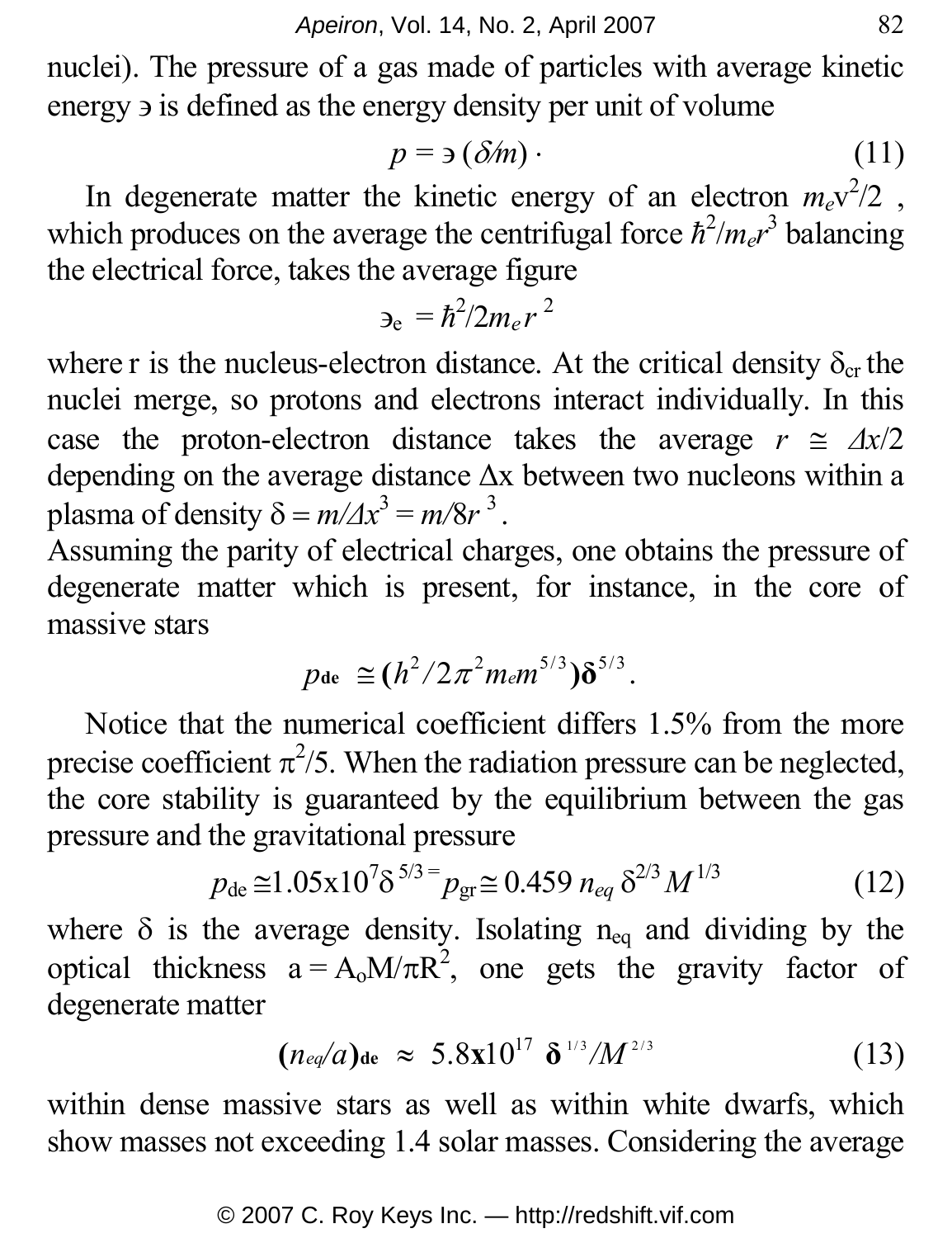density about  $10^9$  kg/m<sup>3</sup>, the gravity factor of white dwarfs results around unity, so the gravitational force of these stars does not differ markedly from the newtonian one. Eq.(13) applies also to the dense stars ( $\delta \approx 10^{12}$ ) with M equal to tens of solar masses, currently assumed to generate supernovae.

# **Origin of neutron stars and supernova collapse**

It is known that in the central region of stars with more than a few tens of Sun masses with ending nuclear cycle, the increasing density triggers the electron capture by protons, thus originating a core almost entirely made of neutrons with an average energy  $\mathcal{P}_n$  derived from the captured electron. After the star final collapse and consequent explosion (supernova), a neutron star appears in place of the progenitor. The pressure of the high density neutron gas (eq.11) which seems to behave like superfluid, may be expressed, in the high density region, by  $p_n \approx 10^{18}$  δ which, repeating the procedure of pressure balance (eq.12), gives the gravity factor

$$
(n_{eq}/a)_{\rm n} \approx 9 \mathbf{x} 10^{28} R_{\rm n}/M_{\rm n} \tag{14}
$$

of a neutron core with radius  $R_n$  and mass  $M_n$ . The numerical coefficient appears not to be firm, since an accurate calculation of the neutron average energy still appears to be an open question devoted to specialists. In the case of isolated neutron stars with radii R<sub>n</sub>  $\approx$  $(1\div 3)x10^4$  m. and mass  $M_n \approx 2\div 5$  solar masses [9] the gravity factor results in the range  $(n_{eq}/a)$ <sub>n</sub>  $\approx$  206÷305. Since the mass and radius of the neutron stars have been calculated within newtonian gravitation, it appears necessary that specialists recalculate them.

High gravity factors are typical of neutron stars because they form in a very rapid way through the supernova explosion, which "freezes" the dense neutron gas characteristics.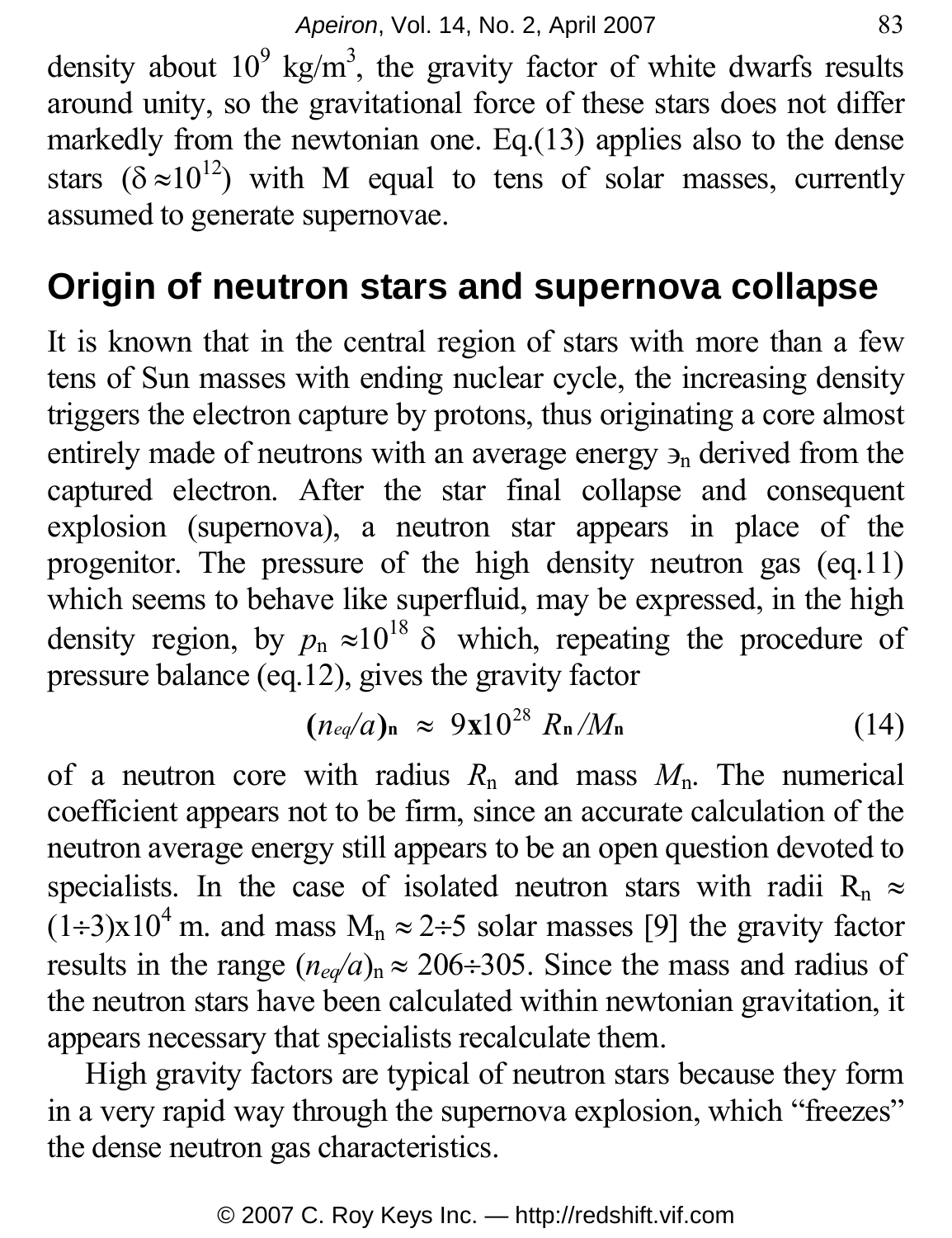Let's examine the final collapse of a star. The shortening of the nuclear reaction cycles, which maintain within stars the high temperature and pressure, produces a slow contraction. The increasing star density favours the electron capture, so the neutron fraction rises slowly within the core degenerate matter. Since the core mass does not change, its newtonian gravitational force increases slowly and the contraction would proceed slowly.

According to the work on the γ-ray bursts by A.Fruchter, A.Levan, et al. [10], the collapse happens in times of some seconds up to a minute.

What triggers this *sudden* star collapse? Within the present paradigm the cause is the growing gravity factor due to the increasing neutron fraction in the core. Let's compare the gravity factor (eq.13) of the core degenerate matter (where  $\delta_c \approx 10^{14}$  is the plasma density before the neutron growth) with the gravity factor of the neutron core (eq.14) put in the form

$$
(n_{eq}/a)_{\rm n} \cong 5.59 \times 10^{28} / \delta_{\rm n}^{1/3} M_{\rm n}^{2/3} \tag{14a}
$$

where the density  $\delta_n$  is assumed around  $10^{16}$ .

Since during the electron capture the core mass does not change  $(M_c = M_n)$ , substituting the densities one gets the ratio

$$
(n_{eq}/a)_{\rm n}/(n_{eq}/a)_{\rm de} \approx 6.2
$$

This ratio is obviously approximate because it is based on numerical estimates of the density during the core transformation.

 However one can correctly assume that the gravity factor (or the gravitational force) of the core mass enhances considerably when the residual protons become neutrons through an avalanche electron capture. This fact may be responsible for the sudden collapse, involving large star masses, which has no clear origin in the classical/relativistic gravitation. Without a jump in the core gravitational force, the star would not *suddenly* collapse and the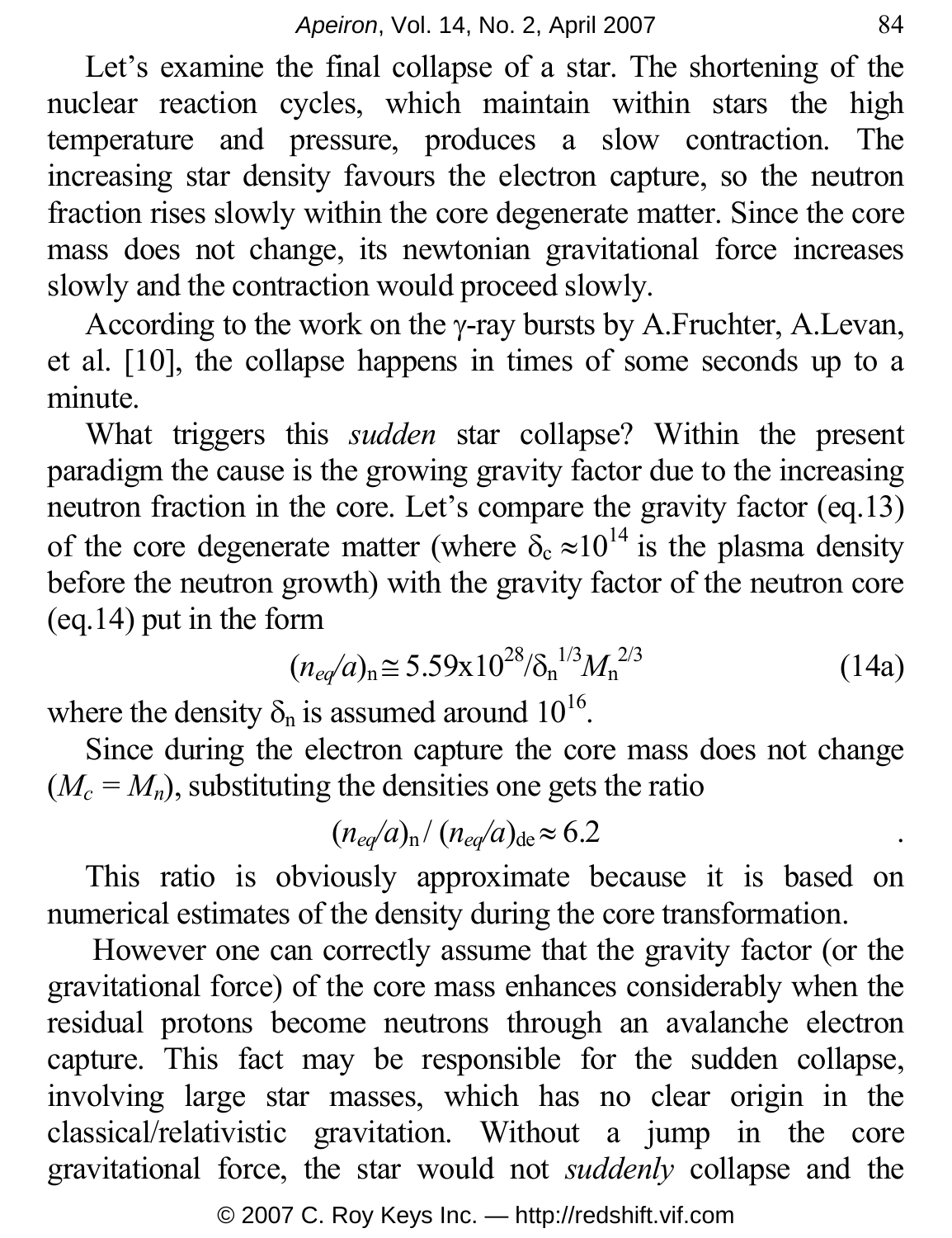consequent *strong* bounce (i.e. the supernova explosion) would not take place.

# **The observation of supermassive galactic obscure bodies**

The crucial test for the gravitational theory will probably come from the recent observations of supermassive obscure bodies discovered within the active galactic nuclei (AGN).

In 2002 R.Schoedel et al.[11] discovered, after decennial observation of an orbiting star in the middle of the Milky Way, a pointy obscure object whose gravitational effects on the neighbouring stars are those of a body with 3.7 million solar masses.

In 2004 in the same galactic region a minor obscure object was found with 1300 solar masses.

Besides in January 2005, L.Miller [12] communicated to the Conference of the American Astronomical Society the discovery, thanks to the lucky observation of three orbiting luminous bodies, of an obscure object with gravity equivalent to 300.000 solar masses placed in a galaxy 170 million light years away. This research promises to reveal a considerable number of supermasses.

It is known that obscure bodies with masses between 3 and 21 solar masses have been observed in numerous systems of binary stars. The greatest of these masses formed by gravitational accretion upon neutron stars swallowing gaseous mass from the luminous companion. Neutron stars originate from the explosion (supernova) of massive stars whose masses do not exceed those ascertained within the globular stellar clusters, where the probability of finding a star with mass greater than 150 solar masses (up to now never observed) has been calculated equal to  $10^{-8}$  by D.Figer [13]. The famous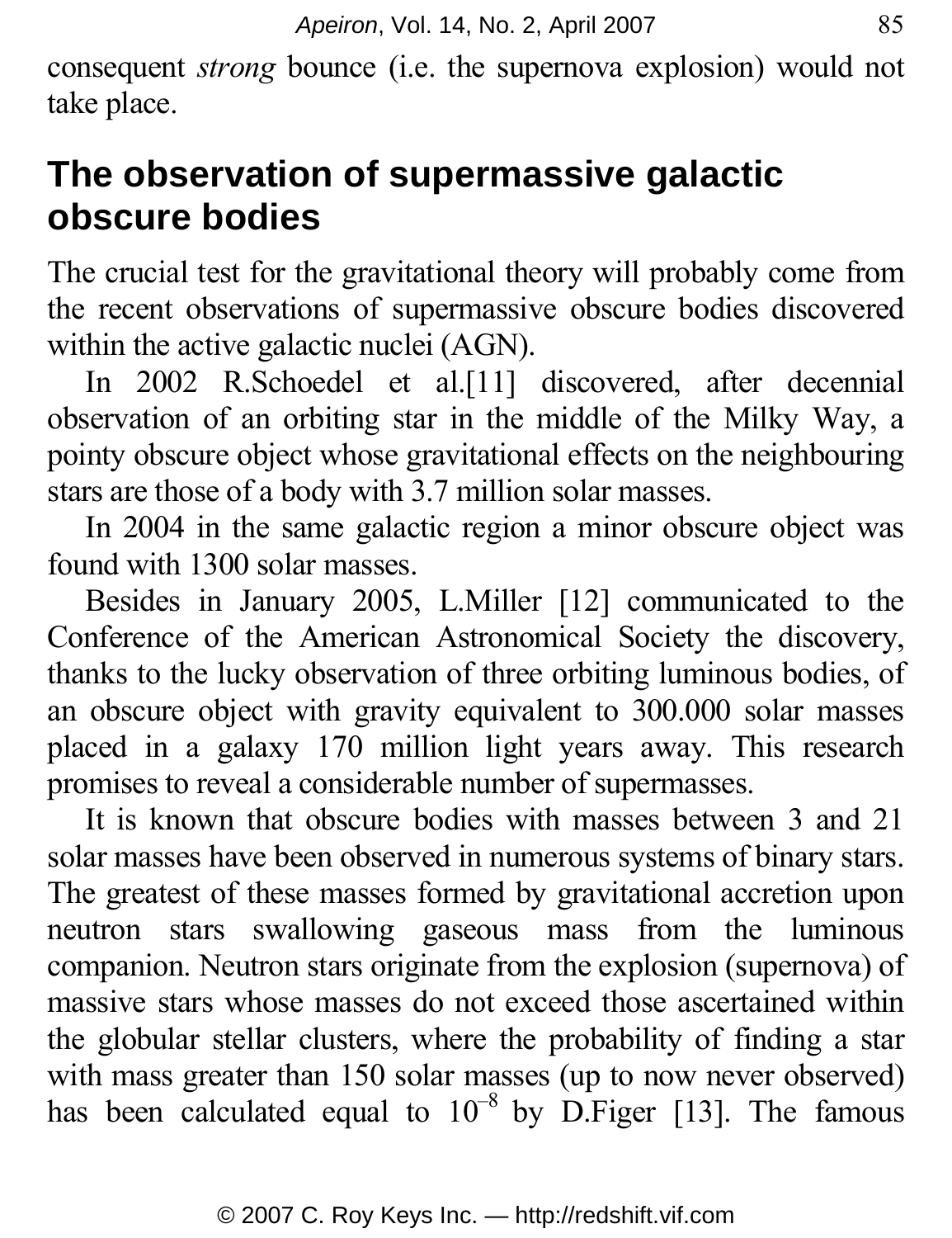Plaskett's binary, for instance, shows a mass not exceeding about 75 solar masses.

In this frame, the observation of the obscure supermassive bodies generated a profound uncertainty. According to a speculative hypothesis, the observed supermasses might come from *supernovae* of primordial supermassive stars.

R.Larson and V.Bromm [14] in a work searching for the formation of the primordial stars (the so called Population III) found through simulations a typical star mass around 100 Sun masses, with a rough upper limit of 700 Sun masses. However these astronomers do not formulate the hypothesis that obscure supermasses may be the remnant of ancient very massive *supernovae*. They recall the possibility, unique to the zero-metallicity first stars, of the complete disruption of the progenitor in a supernova not leaving a neutron star. A preceding work by T.Abel, G.Bryan and M.Norman did not find primordial stars with more than 300 solar masses.

Substantially the possibility that obscure supermasses come from supernovae of ancient supermassive stars appears unlikely. On the other hand, possible adjustments of the gravitational theory appear to be inadequate. It is necessary to revise the physical basis of gravitation. However, before examining the possibility that obscure supermasses may depend on the large gravity factor of neutron stars, we have to discuss the possibility, in the frame of newtonian gravitation, of mass accumulation upon a neutron star through the gravitational accretion of galactic gas.

# **Current hypothesis on the formation of obscure supermasses**

T.Heckman, G.Kauffmann et al.[15] studied the formation of great obscure masses by means of gravitational accretion upon neutron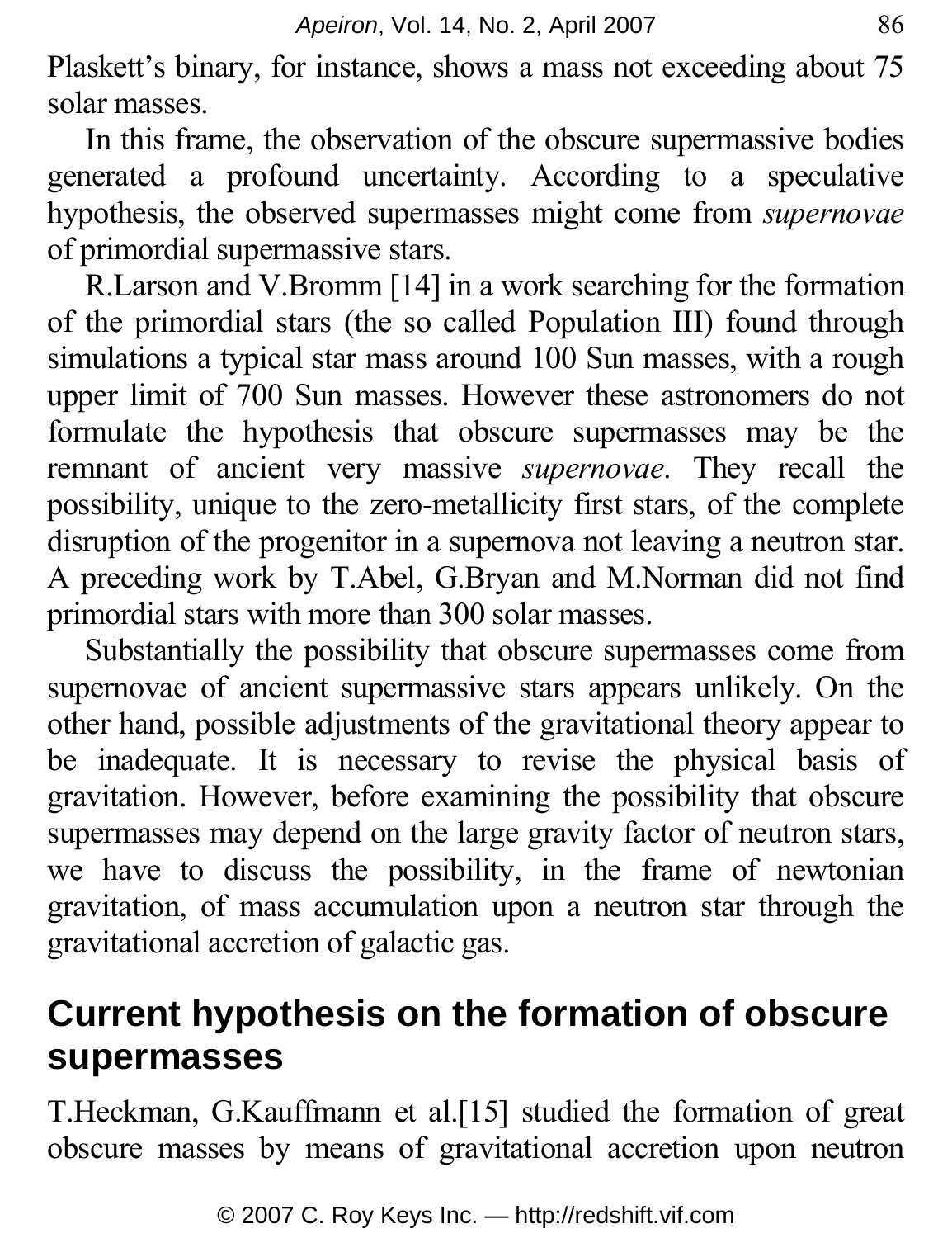stars. The accretion rates are estimated around  $10^{-3}$  solar masses/year when the gravity of the obscure body is equivalent to  $3x10^7$  solar masses.

 This growth rate is not much different from that observed for neutron stars in binary systems (with masses between 3 and 21 Sun masses) where the mass accretion has been assessed around  $10^{-8}$  Sun masses per year through observation of X-ray emitted by the accreting disk of gas swallowed from the luminous companion.

This mechanism is powerful between two stars at a distance around  $10^{10}$  m, but the extension to obscure galactic supermasses shows little credibility due to the large distances (around  $10^{16}$  m) between the obscure body and the nearest stars to be swallowed.

It appears more reliable to consider the gravitational accretion of galactic gas. Let's consider a star with mass equal to the critical Jeans mass for a primordial cloud of hydrogen. After the radiation blew the interstellar gas, this massive star collapsed in supernova, leaving a neutron star immersed in a low density cloud. Current scenarios of a neutron star placed within a high density cloud of an active galactic nucleus (AGN) have little significance. In any case the probability that an accreting neutron star might draw large masses of interstellar gas in competition with the formation of ordinary stars results very poor in the work by M.Krumholz et al.[16]. Also the work of T.Heckman, G.Kauffmann et al. shows that in AGN galaxies the mass growth rate of new stars is about  $10<sup>3</sup>$  times the growth rate of obscure bodies by accretion .

In the primordial scenario the massive neutron star within a low density cloud (where the formation of stars by gravitational collapse does not take place) could draw the whole cloud mass. T.Heckman, G.Kauffmann et al.[15] affirmed that, in the past, supermasses could have grown up to  $10^7 \div 10^8$  Sun masses provided they had sufficient time to draw the galactic gas. Thus the problem is to verify in the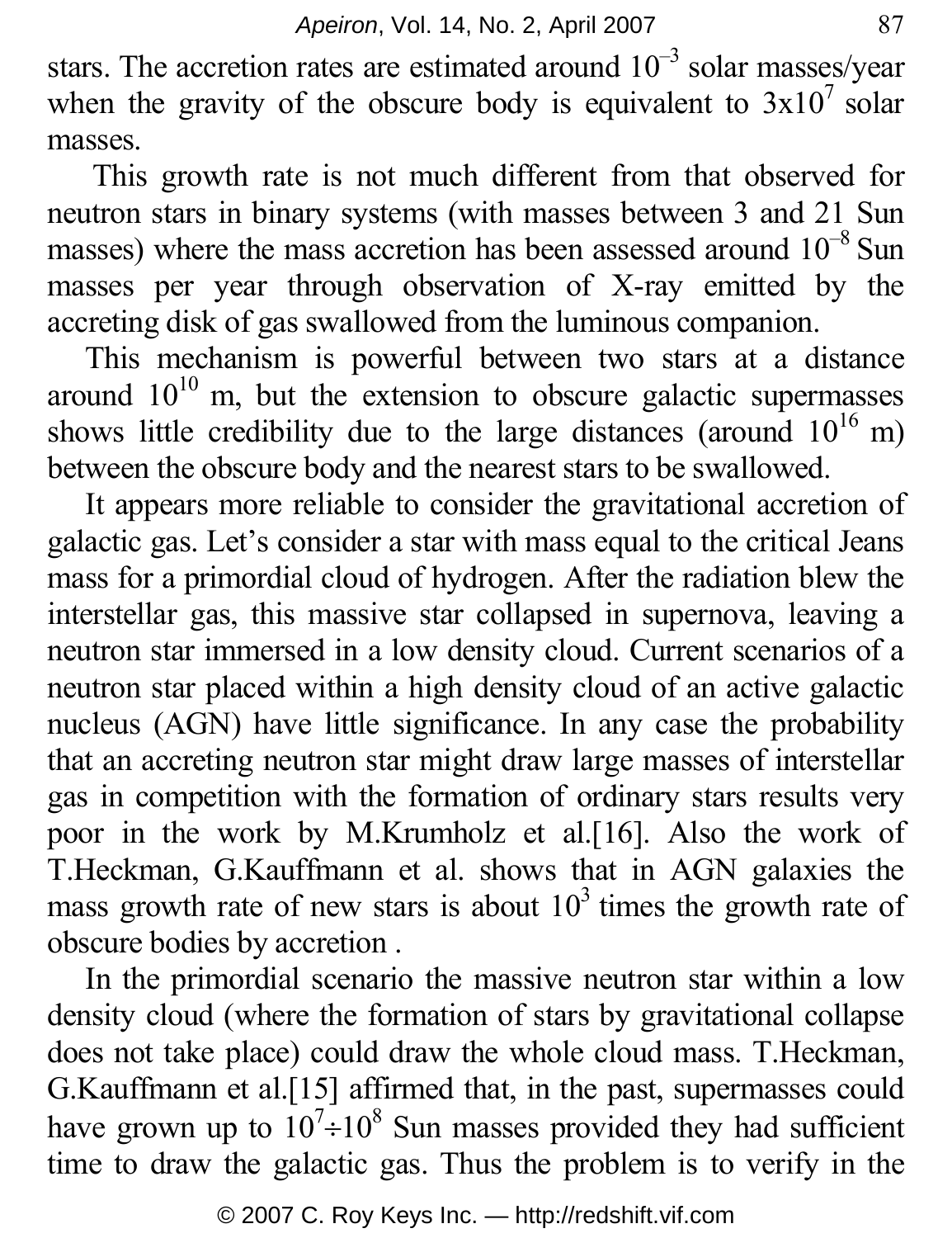frame of classical gravitation how much mass the obscure bodies may accumulate during the time allowed by the standard age of the universe.

# **A model of galactic gas accretion in classical gravitation**

Our aim is to calculate, within the frame of newtonian gravitation, the time that an isolated neutron star, placed in the middle of a cloud of primordial hydrogen, requires to accumulate up to  $10^7 \div 10^8$  solar masses. In other words we want to establish the maximum potentiality of gravitational accretion without occurrence of adverse conditions (presence of cloud angular momentum, magnetic fields, etc.). Assuming the standard age (14 billion years) of the universe, the duration of the star accretion does not probably exceed 8-9 billion years, since we must take into account the time of formation of the primordial galaxy and the epoch of occurrence of a supernova which produced a massive neutron star.

The gravitational accretion upon a neutron star immersed in a spherical cloud is given by the mass rate of gas with density  $\delta(r,t)$  in transit with net radial velocity  $u(r,t)$  through a spherical surface at a distance *r* from the obscure star of mass *M*

$$
dM/dt = 4\pi r^2 u(r,t) \delta(r,t) \qquad (15)
$$

Let's fix our attention on the stationary situation where all the quantities in eq.(15) attain the spatial stable distributions δ® and *u*®. The radial speed is much reduced with respect to the free falling velocity because of the molecule collisions, whose rate increases when the gas density increases. Since two colliding homokinetic molecules do not show, on the average, a *net* radial velocity (isotropic scattering), the radial velocity of accreted gas increases due to the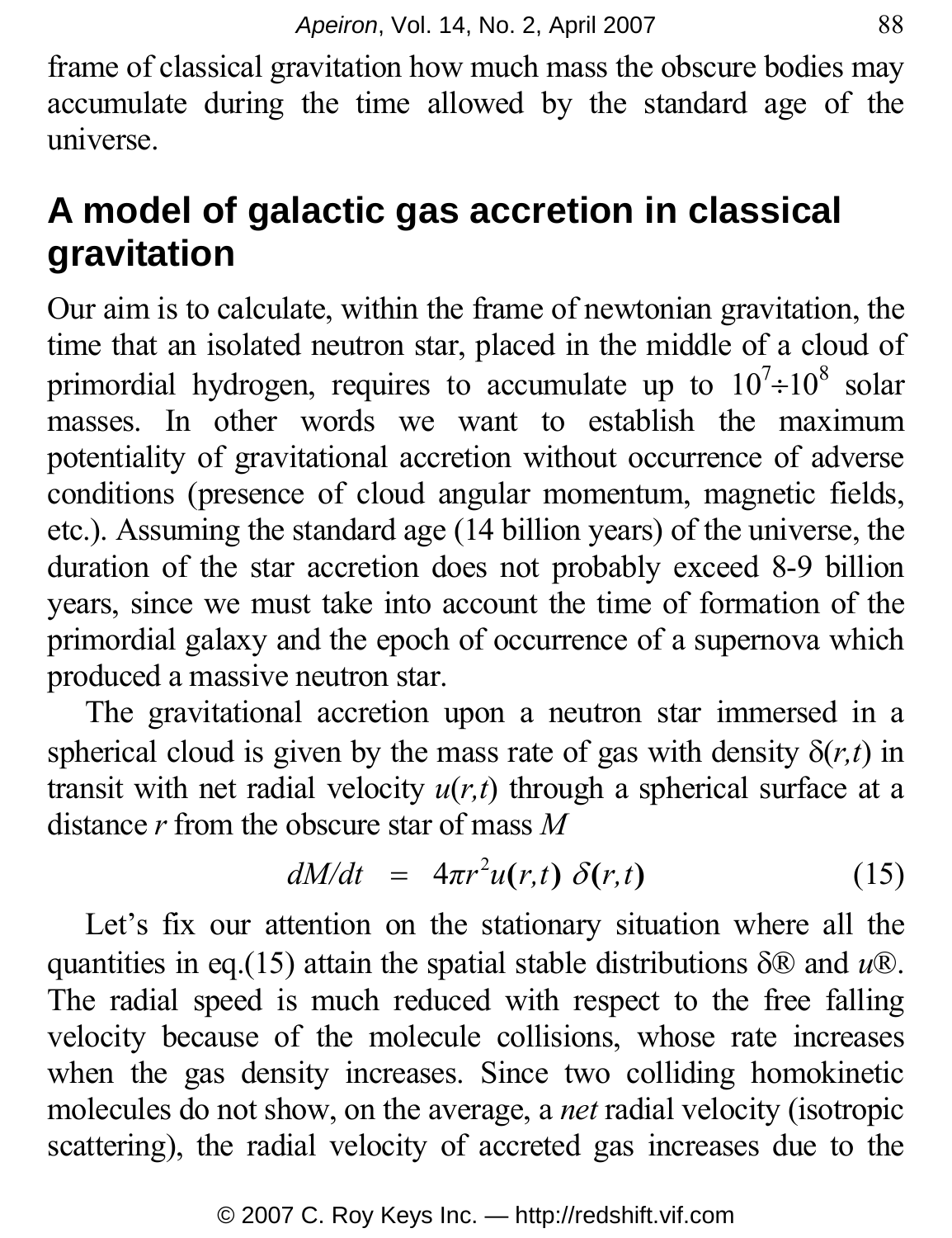gravitational force between two collisions. From the average time of flight of the molecules

$$
\tau = l_{\rm g}(r)/\,{\rm v}_{\rm g} = \frac{(m/\sigma)_{\rm g}}{{\rm v}_{\rm g}\,\delta(r)}
$$

where  $l_g(r)$  is the molecular mean free path, one finds the average radial velocity of the accreted gas

$$
u(r) = (GM/r^2) \tau(r) = \frac{GM}{r^2} \frac{(m/\sigma)_g}{v_g \delta(r)}
$$
(16)

where  $\sigma_{\rm g}$  is the molecule cross section and  $v_{\rm g} = (2kT/m)^{1/2}$  is the molecular speed related to the primordial gas temperature T, assessed around 200-300°K [14]. As the gas temperature is little influenced by the speed of cloud contraction,  $v_{\rm g}$  tends to remain uniform during travel. The radial velocity  $u(r)$  holds from the outer region of the cloud up to the region adjacent to the gravitating mass M , where the density is so high that  $u(r)$  tends to zero. At the distance  $r_x$  (some radii) of the mass M) where the production of X-rays takes place, the gas velocity approaches the light velocity, so eq(16) gives indications on the local gas density. Recalling the  $eq(15)$ , one finds for stationary regime the accretion rate towards the obscure object

$$
\frac{dM}{dt} \cong 4\pi \; GM \frac{(m/\sigma)_g}{(2kT/m)^{1/2}} \tag{17}
$$

which does not depend on r , but on the gravitating mass and the gas temperature. This corresponds to the fact that in stationary conditions the gas flow rate does not change along the distance, so it can be calculated even far from the obscure mass.

Obviously the continuous effusion of gas from the cloud reduces its density  $\delta(r,t)$ , which may be put equal to

$$
\delta(r,t) \approx \delta(r) \left[1 - M(t)/M_{\rm g}\right]
$$

© 2007 C. Roy Keys Inc. — http://redshift.vif.com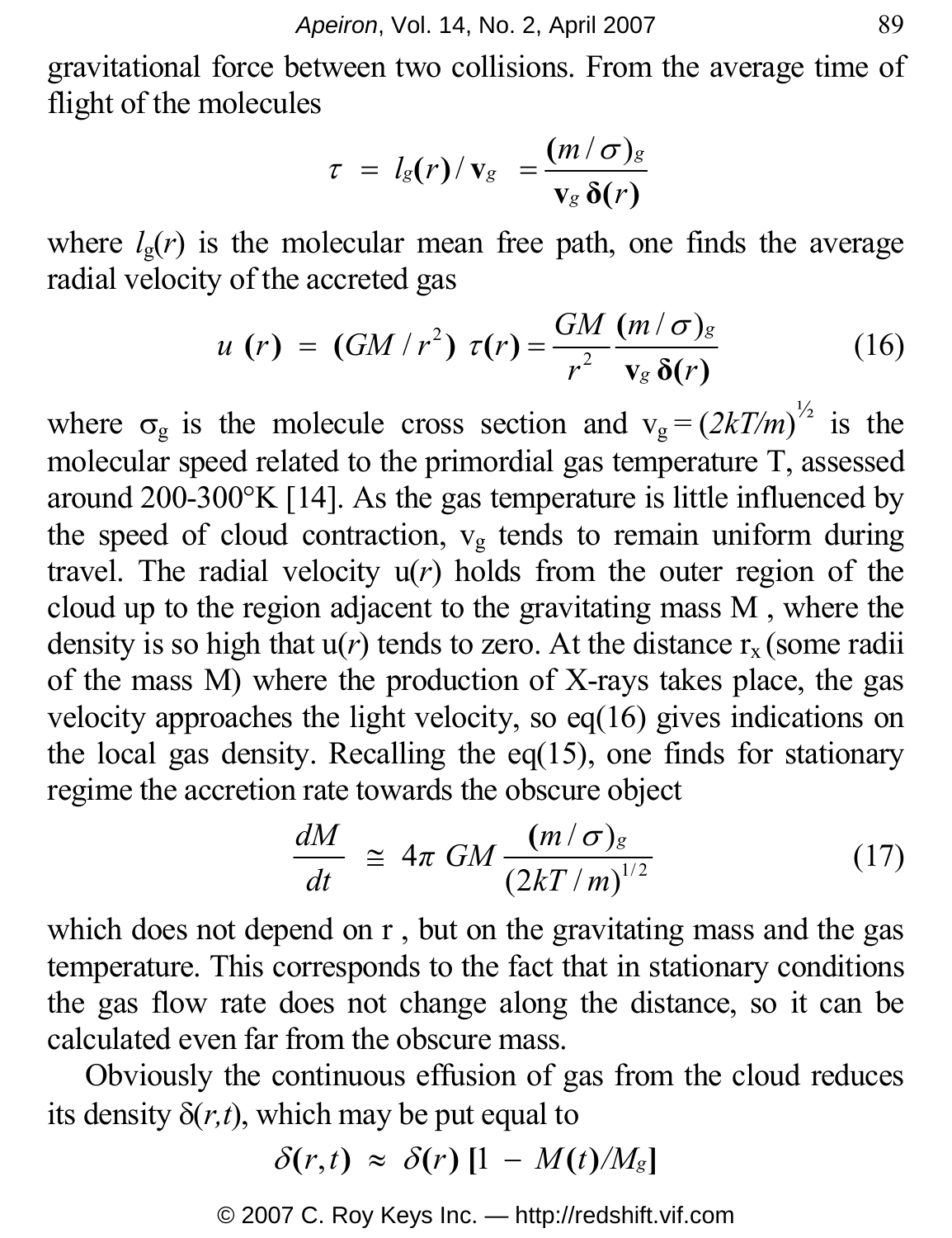where  $M<sub>g</sub>$  is the initial cloud mass. Under these conditions eq(17) becomes

$$
\frac{dM}{dt} \cong 4\pi (1 - M/M_g)GM \frac{(m/\sigma)_g}{(2kT/m)^{1/2}} \,. \tag{17a}
$$

As a consequence the mass  $M(t)$  accumulated by a neutron star of mass  $M<sub>o</sub>$  during the time *t* results

$$
\frac{M(t)}{M_s} \cong \frac{M_o \exp(Bt)}{M_s + M_o \exp(Bt)} \tag{18}
$$

where  $B = 4\pi G(m/\sigma)g/(2kT/m)^{1/2}$ . From eq(18) it appears that the accretion would accumulate 90% of the cloud mass (i.e.  $M/M_g = 0.9$ ) when the time duration equals

$$
t_{90} = \frac{(2kT/m)^{1/2}}{4\pi G(m/\sigma)_g} \ln\left(\frac{9M_g}{M_o}\right) \tag{19}
$$

First we note that the duration of accreting a large cloud mass does not depend very much on the initial value  $M<sub>o</sub>$  of the gravitating mass. Then the assumption of a primordial neutron star mass  $M<sub>o</sub>$  of the order of some hundred Sun masses (instead of some solar masses), does not show great interest.

Let's calculate the time  $t_{90}$  for a primordial large cloud with  $10^8$  Sun masses. Assuming the gas is molecular hydrogen, corresponding to the ratio  $(m/\sigma)_{\text{g}} \approx 10^{-7}$ , the duration of accreting 90% of the whole cloud upon a neutron star with  $M<sub>o</sub> = 10$  Sun masses, results

$$
t_{90} \approx 7 \times 10^{12}
$$
 years

that is 500 times the standard age of the universe.

In the case that  $M_0 = 100$  Sun masses the duration of accretion reduces to  $t_{90} \approx 6.2 \times 10^{12}$  years, that is 440 times the standard age of the universe. If the cloud mass was only  $10<sup>4</sup>$  Sun masses, the duration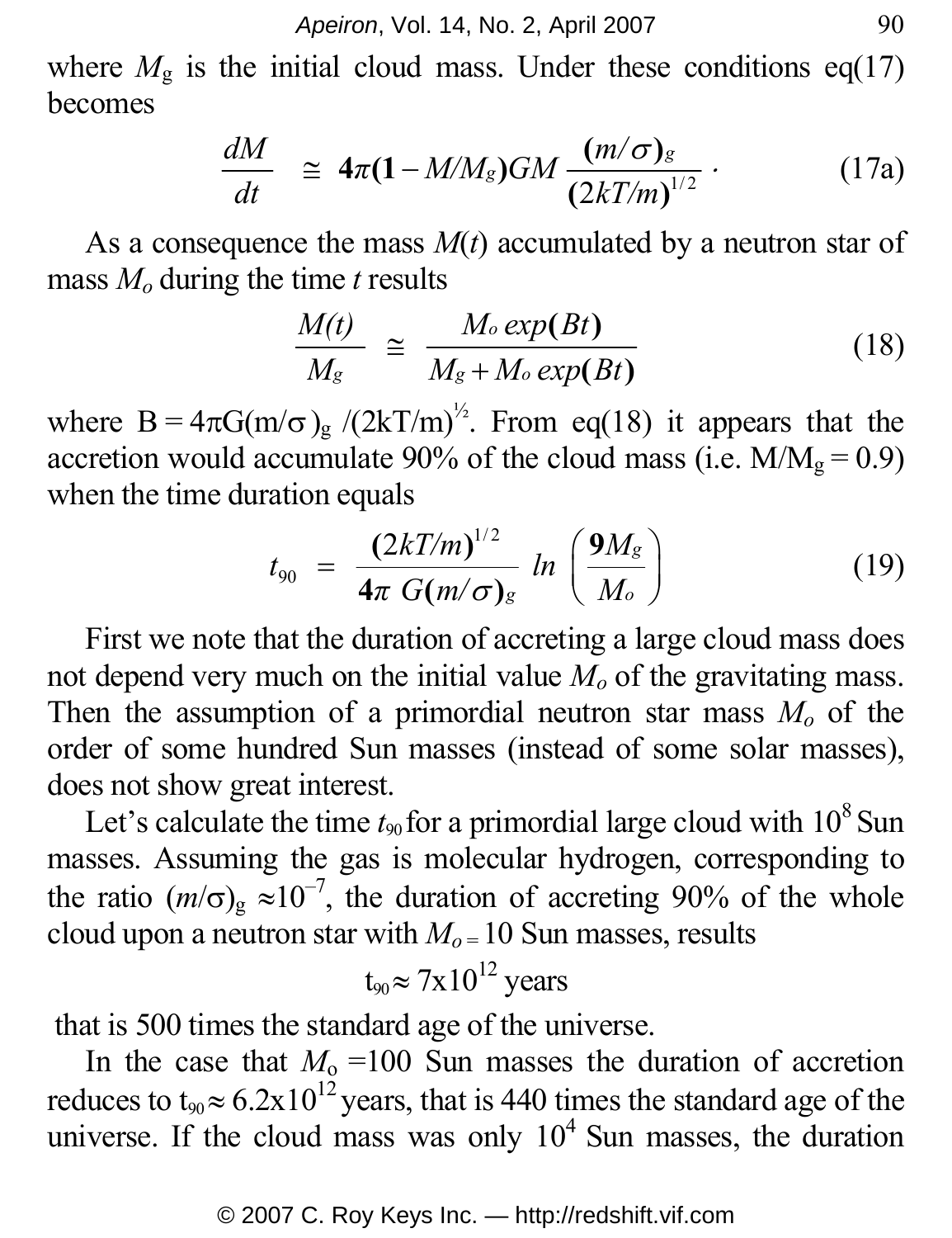reduces to  $t_{90} \approx 2.3 \times 10^{12}$  years, that is 162 times the standard age of the universe.

It appears that the formation by newtonian accretion of the observed supermasses contrasts with the shortness of the standard age of the universe. These results agree with the qualitative predictions of long accretion times for large supermassive bodies presented in the work by T.Heckman, G.Kauffmann et al.[15] .

The primordial hydrogen galaxies did not normally contain cosmic dust. However, assuming during the accretion that a small fraction of the cloud generated cosmic dust (which takes approximately a ratio  $(m/\sigma)_{\rm g} \approx 10^{-5}$ ), the duration of the powder accretion obviously reduces of 100 times. However the rapid dust accretion would marginally drag the accretion of hydrogen, which constitutes the bulk of the cloud.

 In conclusion, there is no possibility in the frame of the classical gravitation to build large obscure supermasses by accretion of galactic gas within 14 billion years.

Nevertheless, the supermasses have yet been observed. It appears necessary to find an explanation which probably goes beyond the classical/relativistic gravitation.

# **Accretion of neutron stars in the new paradigm**

Differently from the white dwarfs, which do not generate appreciable accretion of interstellar gas, the neutron stars (with a mass of the same order of magnitude) are assumed capable of large gravitational accretion of gas. May this mechanism be responsible for the observed obscure supermasses, which up to now did not find a rational explanation within the current gravitation theory ?

In the paradigm of the cosmic quanta the key resides in the high gravity factor (eq.14) of the neutron stars (attaining figures at least up to 206÷305) which obviously shortens the time of accretion. So, the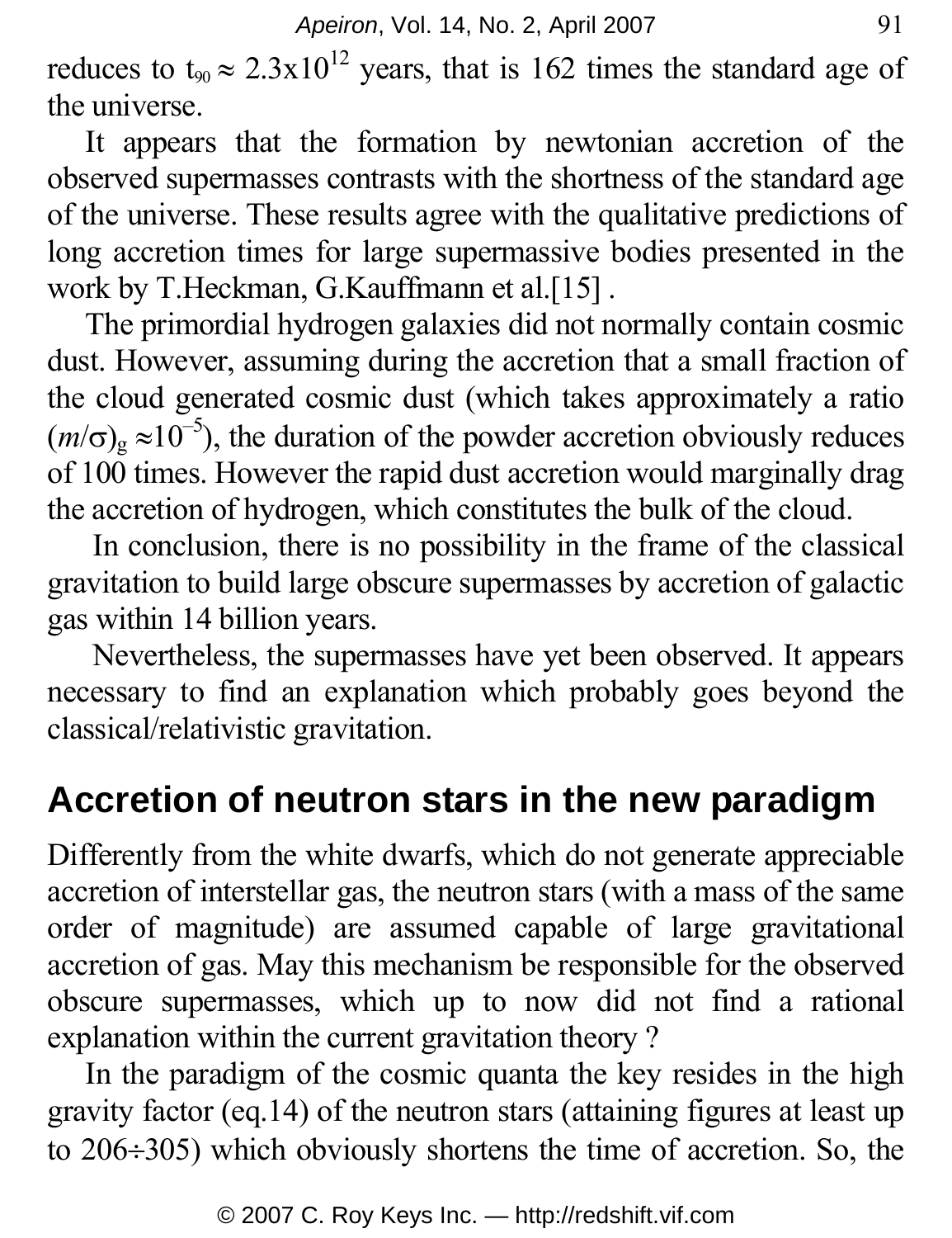observed gravitational supermasses  $\Psi = GM$ , actually are supergravities

$$
\Psi = (n_{eq}/a)_{\rm x} \text{GM}_{\rm x}
$$

where  $(n_{eq}/a)_x$  is the gravity factor of the supermass  $M_x$ . Hence the mass to be accumulated is only  $M_x = \Psi / G(n_{eq}/a)_x$ .

How the factor  $(n_{eq}/a)_{x}$  changes during the mass accumulation is not clear. We may envisage two strategies . The first one suggests that in a short time the accreted mass takes the high density of the neutron stars ( $\delta_x \approx 10^{16} \div 10^{17}$ ), so the relevant gravity factor is (see eq.14a)

$$
(n_{eq}/a)_{\rm x} \approx 5.59 \times 10^{28} / \delta_{\rm x}^{1/3} M_{\rm x}^{2/3}.
$$
 (20)

The increase of  $M_x$  when the density does no longer change, reduces the gravity factor. Since any gravity factor is  $\geq 1$ , it follows that when  $(n_{eq}/a)_x \approx 1$ , the mass  $M_x$  may rise up to  $2 \times 10^4$  Sun masses. From this point on, the accretion continues with the classical growth rate.

The second strategy suggests that the accumulated mass requires long time to grow dense, so the large part of the star remains degenerate matter with an average density like white dwarfs.

Under these conditions we assume that the (outer) accumulated mass takes the gravity factor of the white dwarfs (eq.13), whereas the neutron core continues to follow the neutron star factor (eq.14). Summing the gravities of the two masses, one gets (when  $M_x >> M_n$ )

$$
\Psi \approx (n_{eq}/a)_{\rm n}M_{\rm n} + M_{\rm x} (n_{eq}/a)_{\rm de} \,. \tag{21}
$$

The neutron core contracts due to the gravitational pressure of the accreted mass, so the neutron gravity becomes little when the observed supermass  $\Psi$  exceeds about  $10^4$  Sun masses.

From eq.(21) one substantially obtains that the gravity  $\Psi$  of large supermasses may be expressed through the gravity of the degenerate matter  $\Psi \approx (n_{eq}/a)_{de} M_x$  where the gravity factor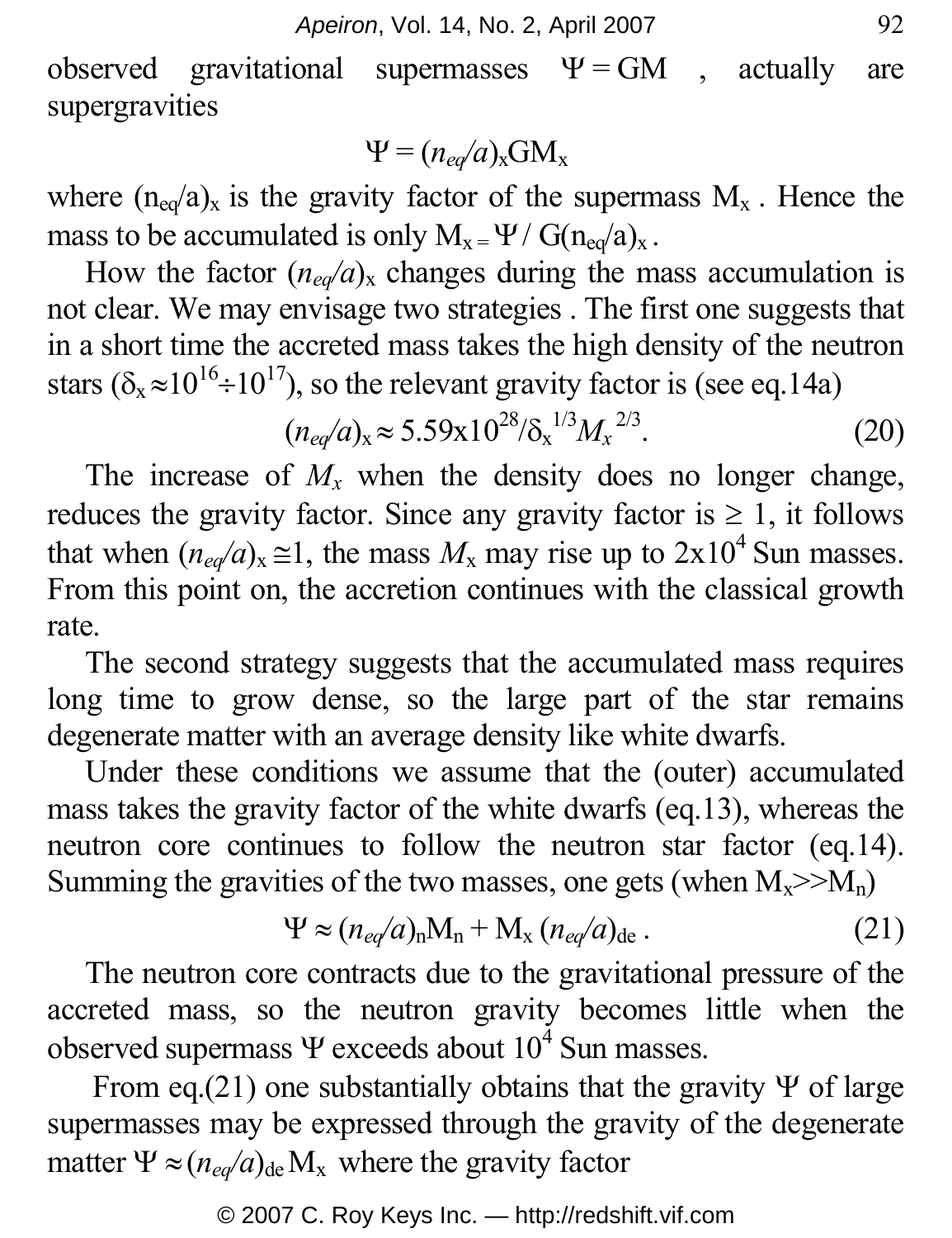*Apeiron*, Vol. 14, No. 2, April 2007 93

$$
(n_{eq}/a)_{\text{de}} = 5.8 \times 10^{17} \, \delta_x^{1/3} / M_x^{2/3} \tag{22}
$$

 reduces when the mass further increases after the density of degenerate matter attains the highest figure (for instance  $\delta_x \approx 10^{15}$ ) preceding the formation of the neutron dense fluid. So, when  $(n_{eq}/a)_{de} = 1$ , the mass takes the figure  $M_x \approx 10^4$  Sun masses. Successively, the accretion continues with the classical growth rate. In general, it is necessary to devise adequate strategies such that the accretion upon a supermass of about  $10^4$  Sun masses may rise, for instance, up to  $10^6 \div 10^7$  solar masses.

 The relevant problem is now to verify the possibility that accumulation of  $3.7x10^6$  Sun masses (i.e. the largest supermass observed) may actually occur within the standard age of the universe.

#### **References**

- [1] M.Michelini, "The cosmic quanta paradigm fulfils the relativistic mechanics, improves the gravitation theory and originates the nuclear force," *arXiv: physics*/0509017, (2005)
- [2] A.Loinger, "No motions of bodies produce GW's*," arXiv:physics*/0606019 v1, 2 Jun 2006
- [3] C. Brans, R.Dicke, "Mach's Principle and a Relativistic Theory of Gravitation*," Phys.Rev.* **124** (3) 925-935 (1961)
- [4] W.L.Friedman, B.Madore et al."Final results from the Hubble Space Telescope Key Project t measure the Hubble constant" *Astrophysical Journal*, **553,** 47-72 (2001)
- [5] A.Melchiorri, R.Trotta , "L'universo dei neutrini," *Le Scienze,* **448,** 58-65 (Dicembre 2005)
- [6] L.Krauss, M.Turner "The cosmic puzzle," *Scientific American,* Nov.2004
- [7] T. Davis, C. Lineweaver, "Expanding confusion: common misconceptions of cosmological horizons." *arXiv:astro-ph*/0310808, (Nov.2003)
- [8] M.Michelini, "A fundamental test for physics: the galactic supermassive obscure bodies," *arXiv: physics*/0509097 (Sept.2005)